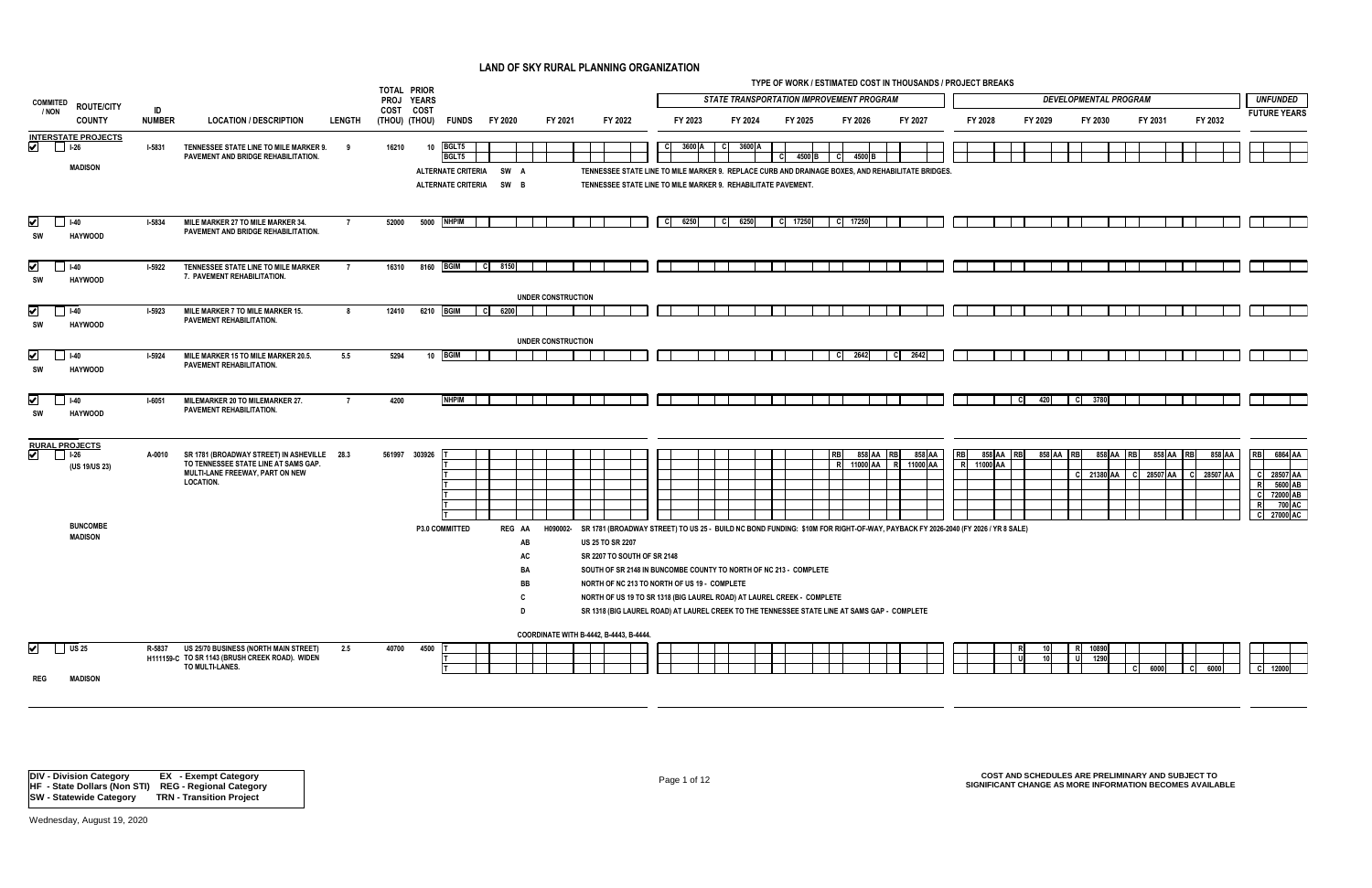*UNFUNDED STATE TRANSPORTATION IMPROVEMENT PROGRAM DEVELOPMENTAL PROGRAM* **FUTURE YEARS FY 2030 FY 2031 FY 2032**  $\overline{\phantom{0}}$  $\overline{\phantom{0}}$ l.  $\mathbf{1}$ 

|                                 |                                                         |                     |                                                                                                                                         |               | <b>TOTAL PRIOR</b> |                             |                         |                         |                                 |                                                                                                                                                                                                                                               |                |             |                   |             |                    |                                                 |           | TYPE OF WORK / ESTIMATED COST IN THOUSANDS / PROJECT BREAKS |         |                           |                              |             |              |           |          |                   |                  |
|---------------------------------|---------------------------------------------------------|---------------------|-----------------------------------------------------------------------------------------------------------------------------------------|---------------|--------------------|-----------------------------|-------------------------|-------------------------|---------------------------------|-----------------------------------------------------------------------------------------------------------------------------------------------------------------------------------------------------------------------------------------------|----------------|-------------|-------------------|-------------|--------------------|-------------------------------------------------|-----------|-------------------------------------------------------------|---------|---------------------------|------------------------------|-------------|--------------|-----------|----------|-------------------|------------------|
| <b>COMMITED</b>                 | <b>ROUTE/CITY</b>                                       |                     |                                                                                                                                         |               | PROJ YEARS         |                             |                         |                         |                                 |                                                                                                                                                                                                                                               |                |             |                   |             |                    | <b>STATE TRANSPORTATION IMPROVEMENT PROGRAM</b> |           |                                                             |         |                           | <b>DEVELOPMENTAL PROGRAM</b> |             |              |           |          | <b>UNFUNDEI</b>   |                  |
| / NON                           | <b>COUNTY</b>                                           | ID<br><b>NUMBER</b> | <b>LOCATION / DESCRIPTION</b>                                                                                                           | <b>LENGTH</b> | COST               | COST<br>(THOU) (THOU) FUNDS | FY 2020                 |                         | FY 2021                         | FY 2022                                                                                                                                                                                                                                       |                | FY 2023     |                   | FY 2024     | FY 2025            | FY 2026                                         |           | FY 2027                                                     | FY 2028 | FY 2029                   |                              | FY 2030     | FY 2031      |           | FY 2032  | <b>FUTURE YEA</b> |                  |
| $\Box$                          | <b>RURAL PROJECTS</b><br>$\vee$ US 25/70                | R-5924              | EAST OF SR 1392 (SKYWAY DRIVE) TO US<br>H111159-B 25/70 BUSINESS (NORTH MAIN STREET).<br><b>MODERNIZE ROADWAY.</b>                      | 1.3           | 13810              | 10                          | BGLT5<br>BGLT5<br>BGLT5 |                         |                                 |                                                                                                                                                                                                                                               |                |             |                   |             |                    |                                                 |           |                                                             |         | <b>R</b><br>10<br>U<br>10 | R<br>υI                      | 1890<br>490 | - CI<br>3800 |           | $C$ 3800 | <b>C</b>          | 3800             |
| div                             | <b>MADISON</b>                                          |                     |                                                                                                                                         |               |                    |                             |                         |                         |                                 |                                                                                                                                                                                                                                               |                |             |                   |             |                    |                                                 |           |                                                             |         |                           |                              |             |              |           |          |                   |                  |
| $\overline{\blacktriangledown}$ | $\Box$ US 64<br><b>JACKSON</b>                          | R-2409              | NC 107 AT CASHIERS TO US 178 AT ROSMAN.<br>SAFETY IMPROVEMENTS AND CLIMBING<br>LANES AT SELECTED LOCATIONS.                             |               | 34474 28474        |                             | BGLT5<br>BGLT5          |                         |                                 | <b>CASHIERS TO JACKSON-TRANSYLVANIA COUNTY LINE - COMPLETE</b>                                                                                                                                                                                |                |             |                   |             |                    |                                                 |           |                                                             |         |                           |                              |             |              |           |          | R<br>-<br>C       | 1000 $I$<br>5000 |
|                                 | TRANSYLVANIA                                            |                     |                                                                                                                                         |               |                    | <b>PRE STI</b>              |                         | - B<br>TRN C<br>- D     |                                 | 1.1 MILES EAST OF CASHIERS TO 1.6 MILES EAST OF CASHIERS - COMPLETE<br>WEST OF NC 281 N NEAR LAKE TOXAWAY TO INDIAN CREEK. WIDENING AND REALIGNMENT. - UNDER CONSTRUCTION<br>INDIAN CREEK TO FLAT CREEK VALLEY ROAD. WIDENING AND REALIGNMENT |                |             |                   |             |                    |                                                 |           |                                                             |         |                           |                              |             |              |           |          |                   |                  |
|                                 |                                                         |                     |                                                                                                                                         |               |                    |                             |                         | <b>DIVISION PROJECT</b> |                                 |                                                                                                                                                                                                                                               |                |             |                   |             |                    |                                                 |           |                                                             |         |                           |                              |             |              |           |          |                   |                  |
| ⊻                               | $\bigcup$ US 64                                         | R-5799<br>H150552   | US 276, NC 280 INTERSECTION. CONSTRUCT<br><b>INTERSECTION IMPROVEMENTS.</b>                                                             |               | 17550              | 1525                        |                         |                         |                                 | 215<br><b>RB</b><br>1550<br>$\overline{\mathbf{R}}$<br>100<br>- U                                                                                                                                                                             | <b>RB</b><br>R | 215<br>1550 | <b>RB</b><br>- CI | 215<br>4800 | 215<br>C I<br>4800 | 215                                             | <b>RB</b> | 215                                                         | 215     | <b>RB</b><br>215          |                              | 215         | - 215        | <b>RB</b> | 215      | <b>RB</b>         | 860              |
| <b>REG</b>                      | TRANSYLVANIA                                            |                     |                                                                                                                                         |               |                    |                             |                         |                         |                                 |                                                                                                                                                                                                                                               |                |             |                   |             |                    |                                                 |           |                                                             |         |                           |                              |             |              |           |          |                   |                  |
| $\blacktriangledown$            | US 64, US 276                                           | R-5800<br>H150541   | FORTUNE COVE ROAD TO US 64 BUSINESS<br>(NORTH CALDWELL STREET). CONSTRUCT<br>MEDIAN AND ACCESS CONTROL MEASURES.                        | 1.5           | 23750              | 250                         |                         |                         |                                 | BUILD NC BOND FUNDING: \$2.5M FOR RIGHT OF WAY, PAYBACK FY 2022-2036 (FY 2022 / YR 4 SALE)                                                                                                                                                    | R<br>U         | 2800<br>300 | R<br>- u l        | 2800<br>300 | -cl<br>5767        | - cl<br>5767                                    | -cl       | 5766                                                        |         |                           |                              |             |              |           |          |                   |                  |
| <b>REG</b>                      | TRANSYLVANIA                                            |                     |                                                                                                                                         |               |                    |                             |                         |                         | <b>RIGHT-OF-WAY IN PROGRESS</b> |                                                                                                                                                                                                                                               |                |             |                   |             |                    |                                                 |           |                                                             |         |                           |                              |             |              |           |          |                   |                  |
| $\Box$<br><b>REG</b>            | $\vee$ US 64<br>(SOUTH BROAD<br>STREET)<br>TRANSYLVANIA | R-5882<br>H170394   | US 64 BUSINESS (SOUTH CALDWELL<br>STREET), SR 1116 (NORTH COUNTRY CLUB<br>ROAD) INTERSECTION. IMPROVE<br><b>INTERSECTION ALIGNMENT.</b> |               | 5010               | 10                          |                         |                         |                                 |                                                                                                                                                                                                                                               |                |             |                   |             |                    |                                                 |           |                                                             |         | RI<br>10<br>U<br>-10      | R.<br>υI                     | 2990<br>490 | - CI<br>150  |           |          |                   |                  |
| $\vert \checkmark$              | US 178                                                  | R-5919<br>H090858   | SR 1156 (MAIN STREET) IN ROSMAN TO SR<br>1133 (MIDDLEFORK ROAD) MODERNIZE                                                               | 1.95          | 14010              | 10                          | BGLT5<br>BGLT5          |                         |                                 |                                                                                                                                                                                                                                               |                |             |                   |             |                    |                                                 |           |                                                             |         | R<br>U                    | RI<br>υI                     | 2990<br>990 |              |           |          |                   |                  |
| div                             | TRANSYLVANIA                                            |                     | ROADWAY.                                                                                                                                |               |                    |                             | BGLT5                   |                         |                                 |                                                                                                                                                                                                                                               |                |             |                   |             |                    |                                                 |           |                                                             |         |                           |                              |             | -cl<br>2500  | -CI       | 7500     |                   |                  |
| $\blacktriangledown$<br>EX      | US <sub>276</sub><br>TRANSYLVANIA                       | R-5865              | US 64 TO AVERY CREEK TRAIL HEAD. WIDEN<br>TO 3-LANES WITH BICYCLE LANES. NC FLAP<br>DOT 276(1).                                         |               | 3400               | 250<br>S(M)                 | <b>FLAP</b>             |                         |                                 | 2520<br>630                                                                                                                                                                                                                                   |                |             |                   |             |                    |                                                 |           |                                                             |         |                           |                              |             |              |           |          |                   |                  |
|                                 |                                                         |                     |                                                                                                                                         |               |                    |                             |                         |                         |                                 | STATE MATCHING FUNDS FROM DIVISION 14 MAINTENANCE FUNDING                                                                                                                                                                                     |                |             |                   |             |                    |                                                 |           |                                                             |         |                           |                              |             |              |           |          |                   |                  |
| $\overline{\blacktriangledown}$ | US <sub>276</sub><br>(JONATHAN CREEK)                   | R-5921<br>H141279   | US 19 TO I-40 UPGRADE. MODERNIZE<br>ROADWAY.                                                                                            | 5.87          | 34310              | 10 BGLT5                    | BGLT5<br>BGLT5          |                         |                                 |                                                                                                                                                                                                                                               | R<br>-u        | 600<br>100  | -CI               | 8400        | 8400<br>- CI       | - CI<br>8400                                    | - CI      | 8400                                                        |         |                           |                              |             |              |           |          |                   |                  |
| div                             | <b>HAYWOOD</b>                                          |                     |                                                                                                                                         |               |                    |                             |                         |                         |                                 |                                                                                                                                                                                                                                               |                |             |                   |             |                    |                                                 |           |                                                             |         |                           |                              |             |              |           |          |                   |                  |

Page 2 of 12 **COST AND SCHEDULES ARE PRELIMINARY AND SUBJECT TO SIGNIFICANT CHANGE AS MORE INFORMATION BECOMES AVAILABLE**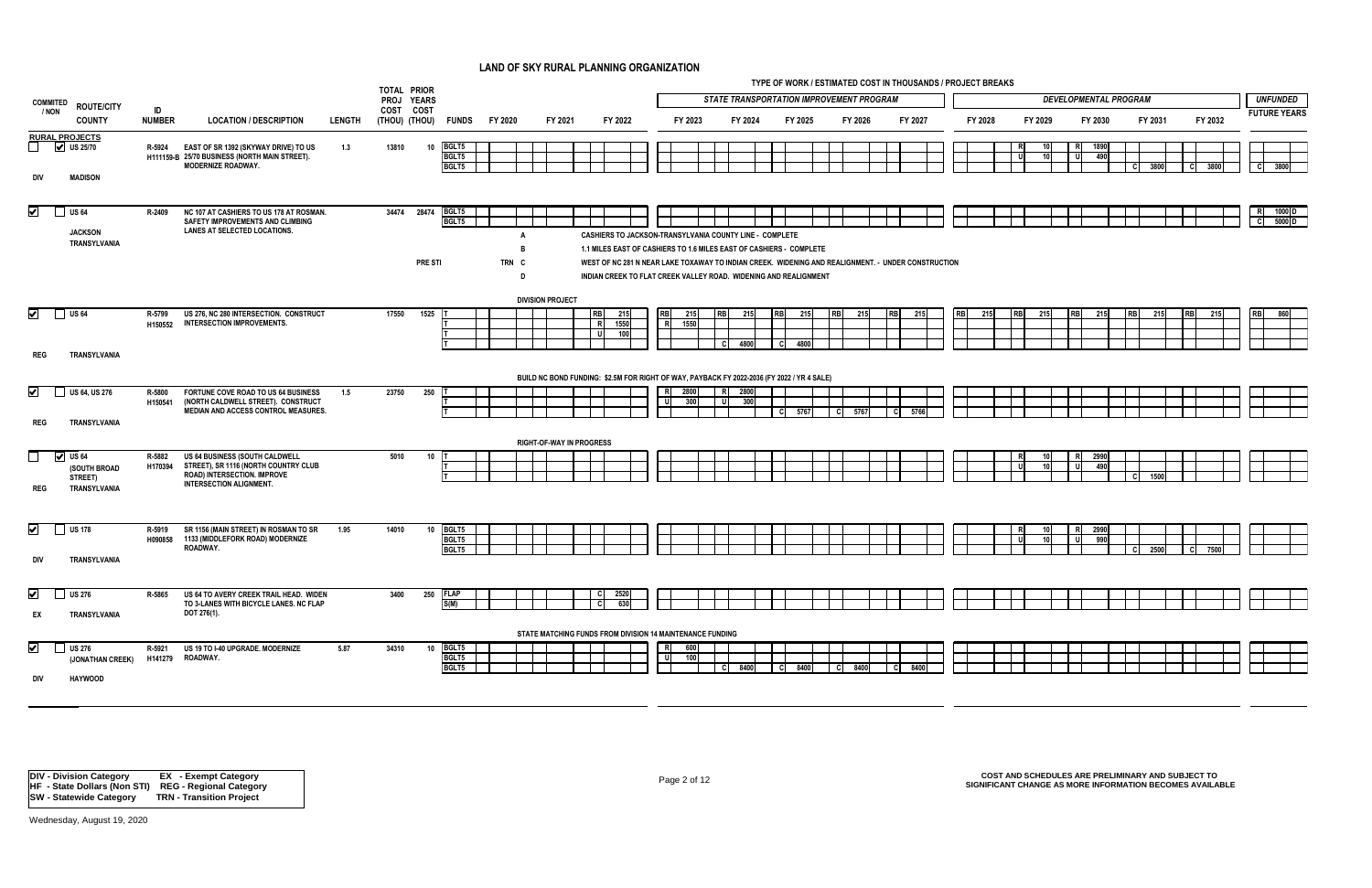|                                                                                                                                                                                                            |                     |                                                                                                                                                                        |               | <b>TOTAL PRIOR</b>               |      |                                              |                               |                                         |                                                                                                                                                                                                                          |                                     |                                     |                                                 |           | TYPE OF WORK / ESTIMATED COST IN THOUSANDS / PROJECT BREAKS |                        |                 |                       |                 |                |                 |                                |           |                                |           |                                   |                 |                   |                  |                     |                   |
|------------------------------------------------------------------------------------------------------------------------------------------------------------------------------------------------------------|---------------------|------------------------------------------------------------------------------------------------------------------------------------------------------------------------|---------------|----------------------------------|------|----------------------------------------------|-------------------------------|-----------------------------------------|--------------------------------------------------------------------------------------------------------------------------------------------------------------------------------------------------------------------------|-------------------------------------|-------------------------------------|-------------------------------------------------|-----------|-------------------------------------------------------------|------------------------|-----------------|-----------------------|-----------------|----------------|-----------------|--------------------------------|-----------|--------------------------------|-----------|-----------------------------------|-----------------|-------------------|------------------|---------------------|-------------------|
| <b>COMMITED</b><br><b>ROUTE/CITY</b>                                                                                                                                                                       |                     |                                                                                                                                                                        |               | PROJ YEARS                       |      |                                              |                               |                                         |                                                                                                                                                                                                                          |                                     |                                     | <b>STATE TRANSPORTATION IMPROVEMENT PROGRAM</b> |           |                                                             |                        |                 |                       |                 |                |                 |                                |           | <b>DEVELOPMENTAL PROGRAM</b>   |           |                                   |                 |                   |                  |                     | <b>UNFUNDED</b>   |
| / NON<br><b>COUNTY</b>                                                                                                                                                                                     | ID<br><b>NUMBER</b> | <b>LOCATION / DESCRIPTION</b>                                                                                                                                          | <b>LENGTH</b> | COST COST<br>(THOU) (THOU) FUNDS |      |                                              | FY 2020                       | FY 2021                                 | FY 2022                                                                                                                                                                                                                  | FY 2023                             |                                     | FY 2024                                         |           | FY 2025                                                     | FY 2026                |                 | FY 2027               |                 | FY 2028        |                 |                                | FY 2029   | FY 2030                        |           | FY 2031                           |                 | FY 2032           |                  | <b>FUTURE YEARS</b> |                   |
| <b>RURAL PROJECTS</b><br>$\boxed{\blacktriangledown}$<br>SR 1540<br>$\Box$<br>(WILSON ROAD)<br>div<br>TRANSYLVANIA                                                                                         | R-5763<br>H111135   | SR 1504 (OLD US 64) TO US 276. UPGRADE<br>ROADWAY.                                                                                                                     | 3.7           | 42270                            | 1770 |                                              |                               |                                         | 3200<br>100<br>- Ul                                                                                                                                                                                                      | 3200<br>$\mathsf{R}$                | -cl                                 | 8500                                            | -C I      | 8500                                                        | <b>C</b>               | 8500            | - Cl                  | 8500            |                |                 |                                |           |                                |           |                                   |                 |                   |                  |                     |                   |
| $\boxed{\blacktriangledown}$<br><b>VARIOUS</b><br>div<br><b>CHEROKEE</b><br>CLAY<br>GRAHAM<br><b>HAYWOOD</b><br><b>HENDERSON</b><br><b>JACKSON</b><br><b>MACON</b><br><b>POLK</b><br>SWAIN<br>TRANSYLVANIA | R-5794              | DIVISION 14 PROGRAM TO UPGRADE<br>INTERSECTIONS TO COMPLY WITH THE<br>AMERICANS WITH DISABILITIES ACT (ADA)<br>USING TRANSPORTATION ALTERNATIVES<br>(TA) FUNDS.        |               | 6249                             | 5749 | <b>ITA</b>                                   | 400<br>- C<br><b>C</b><br>100 |                                         | UNDER CONSTRUCTION. "S" FUNDS ARE STATE HIGHWAY FUNDS                                                                                                                                                                    |                                     |                                     |                                                 |           |                                                             |                        |                 |                       |                 |                |                 |                                |           |                                |           |                                   |                 |                   |                  |                     |                   |
| $\blacktriangledown$<br><b>VARIOUS</b><br>DIV<br><b>BUNCOMBE</b><br><b>BURKE</b><br><b>MADISON</b><br><b>MCDOWELL</b><br><b>MITCHELL</b><br><b>RUTHERFORD</b><br>YANCEY                                    | R-5793              | <b>DIVISION 13 PROGRAM TO UPGRADE</b><br>INTERSECTIONS TO COMPLY WITH THE<br>AMERICANS WITH DISABILITIES ACT (ADA)<br>USING TRANSPORTATION ALTERNATIVES<br>(TA) FUNDS. |               | 8040                             | 7540 |                                              | 400<br>- C<br>100             |                                         | UNDER CONSTRUCTION. "S" FUNDS ARE STATE HIGHWAY FUNDS                                                                                                                                                                    |                                     |                                     |                                                 |           |                                                             |                        |                 |                       |                 |                |                 |                                |           |                                |           |                                   |                 |                   |                  |                     |                   |
| $\sqrt{ }$<br>SR 1395<br>$\Box$                                                                                                                                                                            | R-5864              | APPROXIMATELY 3 MILES WEST OF US 276.                                                                                                                                  |               | 1910                             | 1910 |                                              |                               |                                         |                                                                                                                                                                                                                          |                                     |                                     |                                                 |           |                                                             |                        |                 |                       |                 |                |                 |                                |           |                                |           |                                   |                 |                   |                  |                     |                   |
| (COVE CREEK ROAD)<br>EX<br><b>HAYWOOD</b>                                                                                                                                                                  |                     | REPAIR SLIDE AREA. NC FLAP DOT 1395(1).                                                                                                                                |               |                                  |      |                                              |                               |                                         | UNDER CONSTRUCTION. STATE MATCHING FUNDS FROM DIVISION 14 MAINTENANCE FUNDING                                                                                                                                            |                                     |                                     |                                                 |           |                                                             |                        |                 |                       |                 |                |                 |                                |           |                                |           |                                   |                 |                   |                  |                     |                   |
| ⊻<br><b>DAVIDSON RIVER</b><br><b>VILLAGE</b><br><b>CONNECTOR</b><br>DIV<br>TRANSYLVANIA                                                                                                                    | R-5605<br>H090791   | US 64 TO US 276/US 64 IN PISGAH FOREST.                                                                                                                                | 0.8           | 13787                            | 8507 |                                              | <b>CB</b><br>223              | 63<br>223<br><b>ICBI</b><br>I CBI<br>66 | I PE<br>-631<br><b>CB</b><br>223<br><b>CB</b><br>66                                                                                                                                                                      | PE<br>-63<br>CB<br>223<br>CB<br>-66 | <b>PE</b><br><b>CB</b><br><b>CB</b> | 63<br>223<br>66                                 | <b>CB</b> | 63<br>223                                                   | PE <br>CB<br><b>CB</b> | 63<br>223<br>66 | PE<br>CB<br><b>CB</b> | 63<br>223<br>66 | PE<br>CB<br>CB | 63<br>223<br>66 | <b>PE</b><br> CB <br><b>CB</b> | 63<br>223 | <b>CB</b>                      | 63<br>223 | PE<br>$\overline{C}$<br><b>CB</b> | 63<br>223<br>66 | l PE<br><b>CB</b> | 63<br>223<br>66I | PE<br>CB<br>CB      | 189<br>446<br>198 |
|                                                                                                                                                                                                            |                     |                                                                                                                                                                        |               |                                  |      |                                              |                               | <b>YR 2&amp;3 SALE)</b>                 | UNDER CONSTRUCTION. BUILD NC BOND FUNDING: \$2.592M FOR CON, PAYBACK FY 2020-2034 (FY 2019/ YR 1 SALE); \$730,000 FOR PE, PAYBACK FY 2021-2035 (FY 2021/ YR 2&3 SALE); \$770,000 FOR CON, PAYBACK FY 2021-2035 (FY 2021/ |                                     |                                     |                                                 |           |                                                             |                        |                 |                       |                 |                |                 |                                |           |                                |           |                                   |                 |                   |                  |                     |                   |
| <b>URBAN PROJECTS</b><br>$\vee$ US 25/70<br>div<br><b>BUNCOMBE</b><br><b>MADISON</b>                                                                                                                       | U-6173              | NORTH OF SR 1584 (TILLERY BRANCH ROAD) 8.4<br>H171587 TO SR 1727 (MONTICELLO ROAD). UPGRADE<br>ROADWAY TO SUPERSTREET.                                                 |               | 39010                            | 10   | <b>BGANY</b><br><b>BGANY</b><br><b>BGANY</b> |                               |                                         |                                                                                                                                                                                                                          |                                     |                                     |                                                 |           |                                                             |                        |                 |                       |                 |                |                 | - U                            | 10 I      | 1990<br>-R<br>1990<br><b>U</b> |           | - CI                              | 8750            | 8750<br>- CI      |                  | C 17500             |                   |

Page 3 of 12 **COST AND SCHEDULES ARE PRELIMINARY AND SUBJECT TO SIGNIFICANT CHANGE AS MORE INFORMATION BECOMES AVAILABLE**

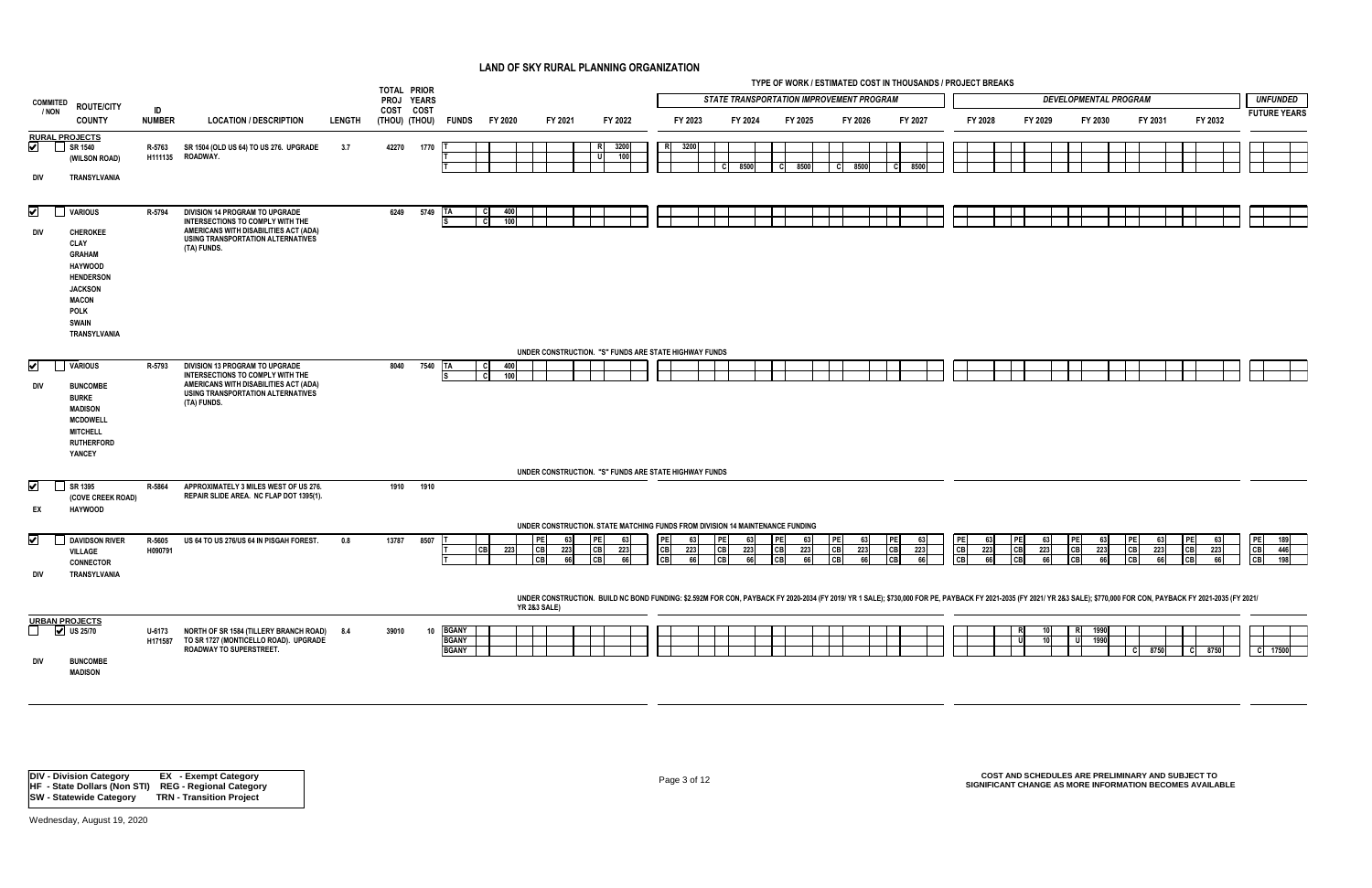|                              |                                         |               |                                                                  |               |                         |                            |                        |                              | LAND OF SKY RURAL PLANNING ORGANIZATION                                                                              |                     |          |         |                                                                                                                |         |         |         |                              |         |         |                     |  |
|------------------------------|-----------------------------------------|---------------|------------------------------------------------------------------|---------------|-------------------------|----------------------------|------------------------|------------------------------|----------------------------------------------------------------------------------------------------------------------|---------------------|----------|---------|----------------------------------------------------------------------------------------------------------------|---------|---------|---------|------------------------------|---------|---------|---------------------|--|
|                              |                                         |               |                                                                  |               | TOTAL PRIOR             |                            |                        |                              |                                                                                                                      |                     |          |         | TYPE OF WORK / ESTIMATED COST IN THOUSANDS / PROJECT BREAKS<br><b>STATE TRANSPORTATION IMPROVEMENT PROGRAM</b> |         |         |         | <b>DEVELOPMENTAL PROGRAM</b> |         |         | <b>UNFUNDED</b>     |  |
| <b>COMMITED</b><br>/ NON     | <b>ROUTE/CITY</b>                       | ID            |                                                                  |               | PROJ YEARS<br>COST COST |                            |                        |                              |                                                                                                                      |                     |          |         |                                                                                                                |         |         |         |                              |         |         | <b>FUTURE YEARS</b> |  |
|                              | <b>COUNTY</b>                           | <b>NUMBER</b> | <b>LOCATION / DESCRIPTION</b>                                    | <b>LENGTH</b> |                         | (THOU) (THOU) FUNDS        | FY 2020                | FY 2021                      | FY 2022                                                                                                              | FY 2023             | FY 2024  | FY 2025 | FY 2026                                                                                                        | FY 2027 | FY 2028 | FY 2029 | FY 2030                      | FY 2031 | FY 2032 |                     |  |
| BRIDGE PROJECTS              |                                         | B-6054        | REPLACE BRIDGES (430057, 430159, 430171,                         |               | 66050                   |                            | $500 \text{ A}$<br>PEI |                              |                                                                                                                      |                     |          |         |                                                                                                                |         |         |         |                              |         |         |                     |  |
|                              |                                         |               | 430124, AND 430142) ON I-40 IN HAYWOOD                           |               |                         | <b>NHPB</b>                |                        | R<br>5A                      |                                                                                                                      |                     |          |         |                                                                                                                |         |         |         |                              |         |         |                     |  |
|                              |                                         |               | <b>COUNTY.</b>                                                   |               |                         | <b>NHPB</b>                |                        | $5$ $A$ $\overline{)}$<br>-U |                                                                                                                      |                     |          |         |                                                                                                                |         |         |         |                              |         |         |                     |  |
|                              |                                         |               |                                                                  |               |                         | <b>NHPB</b>                | 500 B<br>PE            |                              | $\begin{array}{ c c c }\n\hline\n\end{array}$ C 5000 A                                                               |                     |          |         |                                                                                                                |         |         |         |                              |         |         |                     |  |
|                              |                                         |               |                                                                  |               |                         | <b>NHPB</b>                |                        | $5$ $B$<br><b>R</b>          |                                                                                                                      |                     |          |         |                                                                                                                |         |         |         |                              |         |         |                     |  |
|                              |                                         |               |                                                                  |               |                         | <b>NHPB</b>                |                        | 5B                           |                                                                                                                      |                     |          |         |                                                                                                                |         |         |         |                              |         |         |                     |  |
|                              |                                         |               |                                                                  |               |                         | <b>NHPB</b>                | 2500 C<br><b>PEI</b>   |                              | $ C $ 2500 B                                                                                                         | 2500 B<br>-C I      |          |         |                                                                                                                |         |         |         |                              |         |         |                     |  |
|                              |                                         |               |                                                                  |               |                         | <b>NHPB</b>                |                        | 5C<br>R                      |                                                                                                                      |                     |          |         |                                                                                                                |         |         |         |                              |         |         |                     |  |
|                              |                                         |               |                                                                  |               |                         | <b>NHPB</b><br><b>NHPB</b> |                        | 5C<br>- U                    |                                                                                                                      | -cl                 |          |         |                                                                                                                |         |         |         |                              |         |         |                     |  |
|                              |                                         |               |                                                                  |               |                         |                            |                        | PE<br>500 D                  |                                                                                                                      | 12500 C             |          |         |                                                                                                                |         |         |         |                              |         |         |                     |  |
|                              |                                         |               |                                                                  |               |                         | <b>NHPB</b>                |                        | R<br>5 D                     |                                                                                                                      |                     |          |         |                                                                                                                |         |         |         |                              |         |         |                     |  |
|                              |                                         |               |                                                                  |               |                         | <b>NHPB</b><br><b>NHPB</b> |                        | $5$ D<br>- u                 |                                                                                                                      | -cl<br>2500 D       | C 2500 D |         |                                                                                                                |         |         |         |                              |         |         |                     |  |
|                              |                                         |               |                                                                  |               |                         |                            |                        | PE<br>2000 E                 |                                                                                                                      |                     |          |         |                                                                                                                |         |         |         |                              |         |         |                     |  |
|                              |                                         |               |                                                                  |               |                         | <b>NHPB</b>                |                        | 5E<br>R                      |                                                                                                                      |                     |          |         |                                                                                                                |         |         |         |                              |         |         |                     |  |
|                              |                                         |               |                                                                  |               |                         | <b>NHPB</b><br><b>NHPB</b> |                        | -U<br>$5E$                   |                                                                                                                      | C 10000 E C 10000 E |          |         |                                                                                                                |         |         |         |                              |         |         |                     |  |
| SW                           | <b>HAYWOOD</b>                          |               |                                                                  |               |                         | ALTERNATE CRITERIA SW A    |                        |                              | REPLACE BRIDGE 430057 OVER US FOREST SERVICE ROAD/COLD SPRINGS CREEK AT HARMON'S DEN.                                |                     |          |         |                                                                                                                |         |         |         |                              |         |         |                     |  |
|                              |                                         |               |                                                                  |               |                         | <b>ALTERNATE CRITERIA</b>  | SW B                   |                              | REPLACE BRIDGE 430159 OVER SR 1338 (WHITE OAK ROAD).                                                                 |                     |          |         |                                                                                                                |         |         |         |                              |         |         |                     |  |
|                              |                                         |               |                                                                  |               |                         | ALTERNATE CRITERIA SW C    |                        |                              | REPLACE BRIDGE 430171 OVER SR 1338 (WHITE OAK ROAD) AND JONATHAN CREEK.                                              |                     |          |         |                                                                                                                |         |         |         |                              |         |         |                     |  |
|                              |                                         |               |                                                                  |               |                         | ALTERNATE CRITERIA SW D    |                        |                              |                                                                                                                      |                     |          |         |                                                                                                                |         |         |         |                              |         |         |                     |  |
|                              |                                         |               |                                                                  |               |                         | ALTERNATE CRITERIA SW E    |                        |                              | REPLACE BRIDGE 430124 OVER SR 1338 (WHITE OAK ROAD) AND FINES CREEK.<br>REPLACE BRIDGE 430142 OVER PIGEON RIVER.     |                     |          |         |                                                                                                                |         |         |         |                              |         |         |                     |  |
|                              |                                         |               |                                                                  |               |                         |                            |                        |                              |                                                                                                                      |                     |          |         |                                                                                                                |         |         |         |                              |         |         |                     |  |
|                              |                                         |               |                                                                  |               |                         |                            |                        |                              |                                                                                                                      |                     |          |         |                                                                                                                |         |         |         |                              |         |         |                     |  |
| $\overline{\mathbf{v}}$<br>▁ | SR 1127                                 | B-6019        | REPLACE BRIDGE 560311 OVER ROBERTS                               |               | 950                     | 950                        |                        |                              |                                                                                                                      |                     |          |         |                                                                                                                |         |         |         |                              |         |         |                     |  |
|                              | (ROBERTS BRANCH                         |               | <b>BRANCH.</b>                                                   |               |                         |                            |                        |                              |                                                                                                                      |                     |          |         |                                                                                                                |         |         |         |                              |         |         |                     |  |
| DIV                          | <b>ROAD)</b><br><b>MADISON</b>          |               |                                                                  |               |                         |                            |                        |                              |                                                                                                                      |                     |          |         |                                                                                                                |         |         |         |                              |         |         |                     |  |
|                              |                                         |               |                                                                  |               |                         |                            |                        |                              |                                                                                                                      |                     |          |         |                                                                                                                |         |         |         |                              |         |         |                     |  |
|                              |                                         |               |                                                                  |               |                         |                            |                        | <b>UNDER CONSTRUCTION</b>    |                                                                                                                      |                     |          |         |                                                                                                                |         |         |         |                              |         |         |                     |  |
| $\bigcup$ SR 1151            |                                         | <b>B-6017</b> | REPLACE BRIDGE 560222 OVER BACK                                  |               | 820                     | 820                        |                        |                              |                                                                                                                      |                     |          |         |                                                                                                                |         |         |         |                              |         |         |                     |  |
|                              | (BALTIMORE BRANCH<br><b>ROAD)</b>       |               | <b>BRANCH.</b>                                                   |               |                         |                            |                        |                              |                                                                                                                      |                     |          |         |                                                                                                                |         |         |         |                              |         |         |                     |  |
| DIV                          | <b>MADISON</b>                          |               |                                                                  |               |                         |                            |                        |                              |                                                                                                                      |                     |          |         |                                                                                                                |         |         |         |                              |         |         |                     |  |
|                              |                                         |               |                                                                  |               |                         |                            |                        |                              |                                                                                                                      |                     |          |         |                                                                                                                |         |         |         |                              |         |         |                     |  |
|                              |                                         |               |                                                                  |               |                         |                            |                        | UNDER CONSTRUCTION           |                                                                                                                      |                     |          |         |                                                                                                                |         |         |         |                              |         |         |                     |  |
| $\overline{\smile}$          | SR 1183                                 | <b>B-6010</b> | REPLACE BRIDGE 560302 OVER SHUT IN<br><b>CREEK.</b>              |               | 825                     | 825                        |                        |                              |                                                                                                                      |                     |          |         |                                                                                                                |         |         |         |                              |         |         |                     |  |
| div                          | (UPPER SHUT-IN ROAI<br><b>MADISON</b>   |               |                                                                  |               |                         |                            |                        |                              |                                                                                                                      |                     |          |         |                                                                                                                |         |         |         |                              |         |         |                     |  |
|                              |                                         |               |                                                                  |               |                         |                            |                        |                              |                                                                                                                      |                     |          |         |                                                                                                                |         |         |         |                              |         |         |                     |  |
|                              |                                         |               |                                                                  |               |                         |                            |                        | <b>UNDER CONSTRUCTION</b>    |                                                                                                                      |                     |          |         |                                                                                                                |         |         |         |                              |         |         |                     |  |
| $\blacktriangledown$         | SR 1361                                 | B-6024        | REPLACE BRIDGE 870162 OVER SILVER<br><b>CREEK.</b>               |               | 600                     | 600                        |                        |                              |                                                                                                                      |                     |          |         |                                                                                                                |         |         |         |                              |         |         |                     |  |
| div                          | (OLD NC 280 HWY)<br><b>TRANSYLVANIA</b> |               |                                                                  |               |                         |                            |                        |                              |                                                                                                                      |                     |          |         |                                                                                                                |         |         |         |                              |         |         |                     |  |
|                              |                                         |               |                                                                  |               |                         |                            |                        |                              |                                                                                                                      |                     |          |         |                                                                                                                |         |         |         |                              |         |         |                     |  |
|                              |                                         |               |                                                                  |               |                         |                            |                        | <b>UNDER CONSTRUCTION</b>    |                                                                                                                      |                     |          |         |                                                                                                                |         |         |         |                              |         |         |                     |  |
| $\blacktriangledown$         | SR 1384                                 |               | HB-0011 REPLACE BRIDGE 100026 OVER SOUTH<br><b>TURKEY CREEK.</b> |               |                         |                            |                        |                              |                                                                                                                      |                     |          |         |                                                                                                                |         |         |         |                              |         |         |                     |  |
| DIV                          | <b>BUNCOMBE</b>                         |               |                                                                  |               |                         |                            |                        |                              |                                                                                                                      |                     |          |         |                                                                                                                |         |         |         |                              |         |         |                     |  |
|                              |                                         |               |                                                                  |               |                         |                            |                        |                              | UNDER CONSTRUCTION; BUILD NC BOND FUNDING: \$456,509 FOR CONSTRUCTION, PAYBACK FY 2021-2035 (FY 2021 / YR 2&3 SALE). |                     |          |         |                                                                                                                |         |         |         |                              |         |         |                     |  |
|                              |                                         |               |                                                                  |               |                         |                            |                        |                              |                                                                                                                      |                     |          |         |                                                                                                                |         |         |         |                              |         |         |                     |  |

Page 4 of 12 **COST AND SCHEDULES ARE PRELIMINARY AND SUBJECT TO SIGNIFICANT CHANGE AS MORE INFORMATION BECOMES AVAILABLE**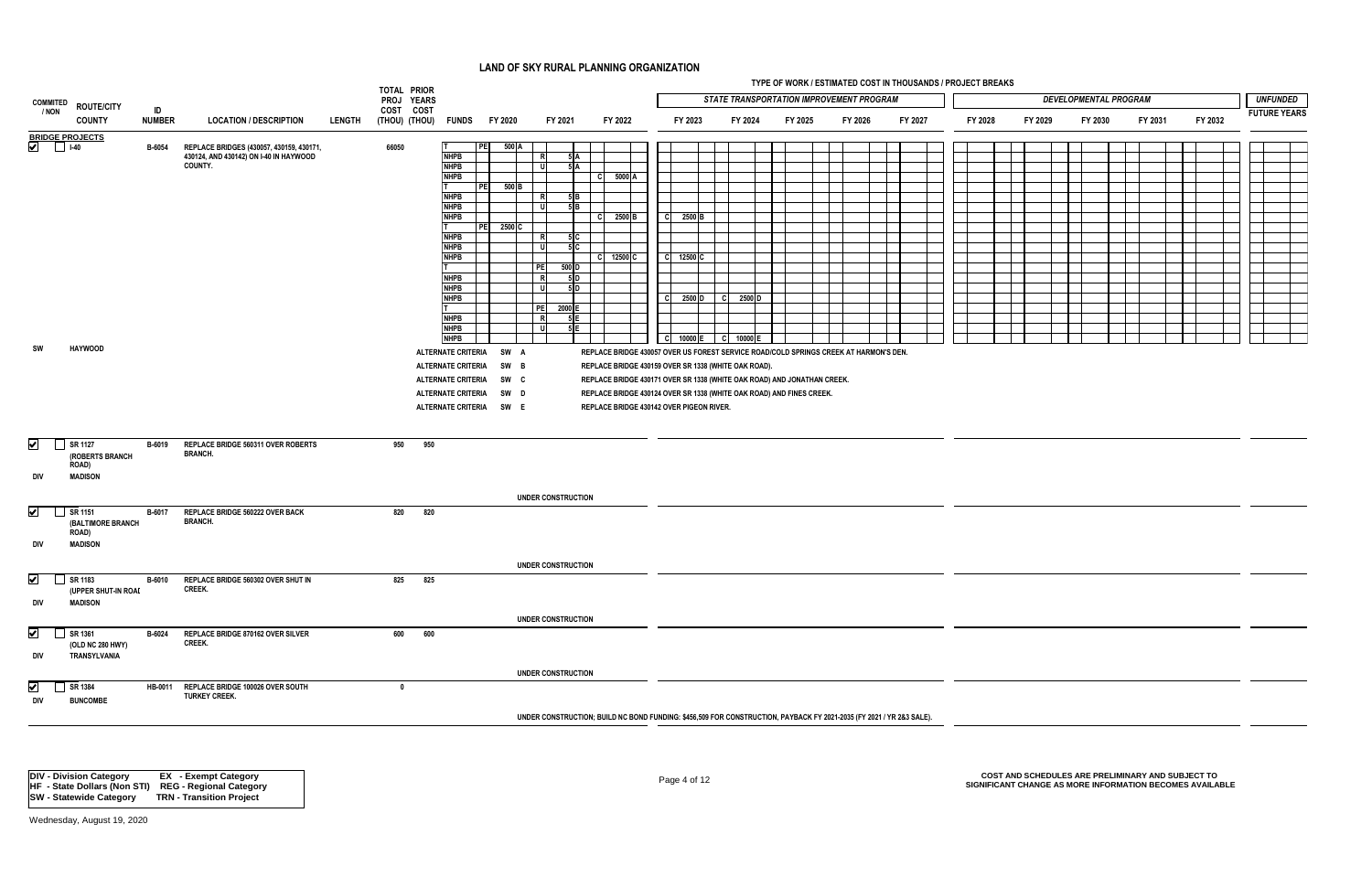| <b>STATE TRANSPORTATION IMPROVEMENT PROGRAM</b><br><b>DEVELOPMENTAL PROGRAM</b><br><b>UNFUNDED</b><br>PROJ YEARS<br><b>COMMITED</b><br><b>ROUTE/CITY</b><br>ID<br>COST COST<br>/ NON<br><b>FUTURE YEARS</b><br><b>NUMBER</b><br>FY 2032<br><b>COUNTY</b><br><b>LOCATION / DESCRIPTION</b><br>LENGTH<br>(THOU) (THOU)<br><b>FUNDS</b><br>FY 2020<br>FY 2021<br>FY 2022<br>FY 2023<br>FY 2024<br>FY 2025<br>FY 2026<br>FY 2027<br>FY 2028<br>FY 2029<br>FY 2030<br>FY 2031<br><b>BGOFF</b><br>REPLACE BRIDGE 560071 OVER BIG LAUREL<br>2853<br>110<br>B-5989<br>CREEK.<br>d<br><b>BGOFF</b><br>130<br><b>BGOFF</b><br>2600<br>- C I<br><b>MADISON</b><br>DIV<br>REPLACE BRIDGE 870196 OVER CRAB<br>1233<br>B-5403<br>1233<br>CREEK.<br>(ISLAND COVE ROAD)<br>DIV<br>TRANSYLVANIA<br><b>UNDER CONSTRUCTION</b><br>$\overline{\mathbf{v}}$<br><b>BGOFF</b><br>SR 2027<br>REPLACE BRIDGE 100142 OVER MARTIN<br>200<br>B-6016<br>950<br>50<br>$\mathbf{1}$<br>CREEK.<br><b>BGOFF</b><br>700<br>(MARTINS CREEK<br><b>ROAD)</b><br>div<br><b>BUNCOMBE</b><br><b>COMBINED WITH B-6014</b><br>$\blacktriangledown$<br><b>VARIOUS</b><br>REPLACE BRIDGE 100088 ON SR 3137;<br><b>HB-0008</b><br>$\mathbf{0}$<br>REPLACE BRIDGE 100099 ON SR 2816;<br><b>DIV</b><br><b>BUNCOMBE</b><br>REPLACE BRIDGE 100100 ON SR 2815;<br><b>MITCHELL</b><br>REPLACE BRIDGE 600157 ON SR 1325.<br>UNDER CONSTRUCTION; BUILD NC BOND FUNDING: \$1,006,185 FOR CONSTRUCTION, PAYBACK FY 2021-2035 (FY 2021 / YR 2&3 SALE).<br>$\blacktriangledown$<br>327<br>SR 1503<br>B-4182<br>REPLACE BRIDGE 560246 OVER LAUREL<br>327<br>CREEK.<br>(LAUREL VALLEY) |  |  | TOTAL PRIOR |  |  |  |  |  |  |  | TYPE OF WORK / ESTIMATED COST IN THOUSANDS / PROJECT BREAKS |  |  |  |  |  |  |
|-----------------------------------------------------------------------------------------------------------------------------------------------------------------------------------------------------------------------------------------------------------------------------------------------------------------------------------------------------------------------------------------------------------------------------------------------------------------------------------------------------------------------------------------------------------------------------------------------------------------------------------------------------------------------------------------------------------------------------------------------------------------------------------------------------------------------------------------------------------------------------------------------------------------------------------------------------------------------------------------------------------------------------------------------------------------------------------------------------------------------------------------------------------------------------------------------------------------------------------------------------------------------------------------------------------------------------------------------------------------------------------------------------------------------------------------------------------------------------------------------------------------------------------------------------------------------------------------------------------------------------|--|--|-------------|--|--|--|--|--|--|--|-------------------------------------------------------------|--|--|--|--|--|--|
| BRIDGE PROJECTS<br>SR 1395<br>$\bigtriangledown$ SR 1532                                                                                                                                                                                                                                                                                                                                                                                                                                                                                                                                                                                                                                                                                                                                                                                                                                                                                                                                                                                                                                                                                                                                                                                                                                                                                                                                                                                                                                                                                                                                                                    |  |  |             |  |  |  |  |  |  |  |                                                             |  |  |  |  |  |  |
|                                                                                                                                                                                                                                                                                                                                                                                                                                                                                                                                                                                                                                                                                                                                                                                                                                                                                                                                                                                                                                                                                                                                                                                                                                                                                                                                                                                                                                                                                                                                                                                                                             |  |  |             |  |  |  |  |  |  |  |                                                             |  |  |  |  |  |  |
|                                                                                                                                                                                                                                                                                                                                                                                                                                                                                                                                                                                                                                                                                                                                                                                                                                                                                                                                                                                                                                                                                                                                                                                                                                                                                                                                                                                                                                                                                                                                                                                                                             |  |  |             |  |  |  |  |  |  |  |                                                             |  |  |  |  |  |  |
|                                                                                                                                                                                                                                                                                                                                                                                                                                                                                                                                                                                                                                                                                                                                                                                                                                                                                                                                                                                                                                                                                                                                                                                                                                                                                                                                                                                                                                                                                                                                                                                                                             |  |  |             |  |  |  |  |  |  |  |                                                             |  |  |  |  |  |  |
|                                                                                                                                                                                                                                                                                                                                                                                                                                                                                                                                                                                                                                                                                                                                                                                                                                                                                                                                                                                                                                                                                                                                                                                                                                                                                                                                                                                                                                                                                                                                                                                                                             |  |  |             |  |  |  |  |  |  |  |                                                             |  |  |  |  |  |  |
|                                                                                                                                                                                                                                                                                                                                                                                                                                                                                                                                                                                                                                                                                                                                                                                                                                                                                                                                                                                                                                                                                                                                                                                                                                                                                                                                                                                                                                                                                                                                                                                                                             |  |  |             |  |  |  |  |  |  |  |                                                             |  |  |  |  |  |  |
|                                                                                                                                                                                                                                                                                                                                                                                                                                                                                                                                                                                                                                                                                                                                                                                                                                                                                                                                                                                                                                                                                                                                                                                                                                                                                                                                                                                                                                                                                                                                                                                                                             |  |  |             |  |  |  |  |  |  |  |                                                             |  |  |  |  |  |  |
|                                                                                                                                                                                                                                                                                                                                                                                                                                                                                                                                                                                                                                                                                                                                                                                                                                                                                                                                                                                                                                                                                                                                                                                                                                                                                                                                                                                                                                                                                                                                                                                                                             |  |  |             |  |  |  |  |  |  |  |                                                             |  |  |  |  |  |  |
| DIV<br><b>MADISON</b>                                                                                                                                                                                                                                                                                                                                                                                                                                                                                                                                                                                                                                                                                                                                                                                                                                                                                                                                                                                                                                                                                                                                                                                                                                                                                                                                                                                                                                                                                                                                                                                                       |  |  |             |  |  |  |  |  |  |  |                                                             |  |  |  |  |  |  |
| <b>CONSTRUCTION FUNDED WITH STATE LEGISLATIVE BRIDGE PROGRAM FUNDS (17BP.13.R.105)</b>                                                                                                                                                                                                                                                                                                                                                                                                                                                                                                                                                                                                                                                                                                                                                                                                                                                                                                                                                                                                                                                                                                                                                                                                                                                                                                                                                                                                                                                                                                                                      |  |  |             |  |  |  |  |  |  |  |                                                             |  |  |  |  |  |  |
| $\blacktriangledown$<br>SR 1119<br><b>B-4822</b><br>REPLACE BRIDGE 870013 OVER NICHOLSON<br>1375<br>1375<br>CREEK.<br>(SUGAR LOAF ROAD)<br>TRANSYLVANIA<br>div                                                                                                                                                                                                                                                                                                                                                                                                                                                                                                                                                                                                                                                                                                                                                                                                                                                                                                                                                                                                                                                                                                                                                                                                                                                                                                                                                                                                                                                              |  |  |             |  |  |  |  |  |  |  |                                                             |  |  |  |  |  |  |
| <b>UNDER CONSTRUCTION</b>                                                                                                                                                                                                                                                                                                                                                                                                                                                                                                                                                                                                                                                                                                                                                                                                                                                                                                                                                                                                                                                                                                                                                                                                                                                                                                                                                                                                                                                                                                                                                                                                   |  |  |             |  |  |  |  |  |  |  |                                                             |  |  |  |  |  |  |
| $\overline{\blacktriangledown}$<br><b>BREVARD</b><br>REPLACE BRIDGE 870102 ON RAILROAD<br><b>BG5200</b><br><b>B-5550</b><br>1166<br>416<br>60<br>150<br>AVENUE OVER KINGS CREEK.<br>- CI<br>DIV<br>TRANSYLVANIA                                                                                                                                                                                                                                                                                                                                                                                                                                                                                                                                                                                                                                                                                                                                                                                                                                                                                                                                                                                                                                                                                                                                                                                                                                                                                                                                                                                                             |  |  |             |  |  |  |  |  |  |  |                                                             |  |  |  |  |  |  |
| RIGHT-OF-WAY IN PROGRESS. PLANNING/DESIGN BY CITY OF BREVARD                                                                                                                                                                                                                                                                                                                                                                                                                                                                                                                                                                                                                                                                                                                                                                                                                                                                                                                                                                                                                                                                                                                                                                                                                                                                                                                                                                                                                                                                                                                                                                |  |  |             |  |  |  |  |  |  |  |                                                             |  |  |  |  |  |  |
| $\boxed{\blacktriangleright}$<br>REPLACE BRIDGE 870012 OVER HOGSED<br>1498<br>SR 1538<br><b>B-4823</b><br>1498<br>CREEK.<br><b>(SEA OFF MOUNTAIN</b><br><b>ROAD)</b><br>div<br>TRANSYLVANIA                                                                                                                                                                                                                                                                                                                                                                                                                                                                                                                                                                                                                                                                                                                                                                                                                                                                                                                                                                                                                                                                                                                                                                                                                                                                                                                                                                                                                                 |  |  |             |  |  |  |  |  |  |  |                                                             |  |  |  |  |  |  |
| <b>UNDER CONSTRUCTION</b>                                                                                                                                                                                                                                                                                                                                                                                                                                                                                                                                                                                                                                                                                                                                                                                                                                                                                                                                                                                                                                                                                                                                                                                                                                                                                                                                                                                                                                                                                                                                                                                                   |  |  |             |  |  |  |  |  |  |  |                                                             |  |  |  |  |  |  |

# Page 5 of 12 **COST AND SCHEDULES ARE PRELIMINARY AND SUBJECT TO SIGNIFICANT CHANGE AS MORE INFORMATION BECOMES AVAILABLE**

| i,<br>r. |        |
|----------|--------|
|          |        |
|          |        |
|          | I<br>i |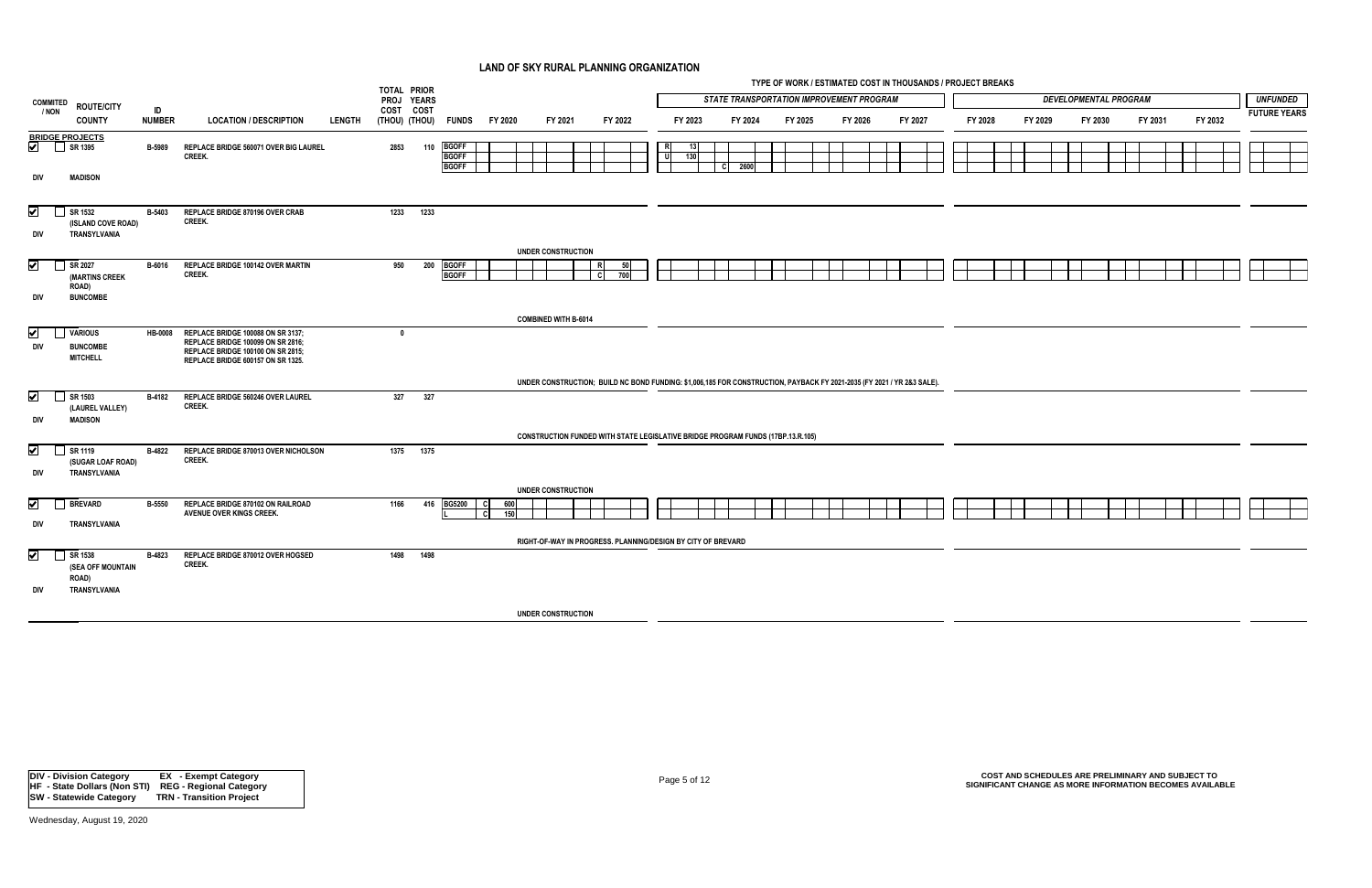|                                                                                                                                                                                                                                                     |                     |                                                                              |               | TOTAL PRIOR |             |                             |                    |         |                                                                                                                       |         |         |                                                 | TYPE OF WORK / ESTIMATED COST IN THOUSANDS / PROJECT BREAKS |         |         |                              |                                                                                                               |         |                     |
|-----------------------------------------------------------------------------------------------------------------------------------------------------------------------------------------------------------------------------------------------------|---------------------|------------------------------------------------------------------------------|---------------|-------------|-------------|-----------------------------|--------------------|---------|-----------------------------------------------------------------------------------------------------------------------|---------|---------|-------------------------------------------------|-------------------------------------------------------------|---------|---------|------------------------------|---------------------------------------------------------------------------------------------------------------|---------|---------------------|
| <b>COMMITED</b><br><b>ROUTE/CITY</b>                                                                                                                                                                                                                |                     |                                                                              |               |             | PROJ YEARS  |                             |                    |         |                                                                                                                       |         |         | <b>STATE TRANSPORTATION IMPROVEMENT PROGRAM</b> |                                                             |         |         | <b>DEVELOPMENTAL PROGRAM</b> |                                                                                                               |         | <b>UNFUNDED</b>     |
| / NON<br><b>COUNTY</b>                                                                                                                                                                                                                              | ID<br><b>NUMBER</b> | <b>LOCATION / DESCRIPTION</b>                                                | <b>LENGTH</b> | COST COST   |             | (THOU) (THOU) FUNDS FY 2020 | FY 2021            | FY 2022 | FY 2023                                                                                                               | FY 2024 | FY 2025 | FY 2026                                         | FY 2027                                                     | FY 2028 | FY 2029 | FY 2030                      | FY 2031                                                                                                       | FY 2032 | <b>FUTURE YEARS</b> |
| <b>MITIGATION PROJECTS</b><br>$\boxed{\blacktriangleright}$<br><b>VARIOUS</b><br><b>CHEROKEE</b><br>CLAY<br><b>GRAHAM</b><br><b>HAYWOOD</b><br><b>HENDERSON</b><br><b>JACKSON</b><br><b>MACON</b><br>POLK<br><b>SWAIN</b><br>TRANSYLVANIA           |                     | EE-4914 ECOSYSTEM ENHANCEMENT PROGRAM FOR<br>DIVISION 14 PROJECT MITIGATION. |               |             | 26175 26175 |                             |                    |         |                                                                                                                       |         |         |                                                 |                                                             |         |         |                              |                                                                                                               |         |                     |
|                                                                                                                                                                                                                                                     |                     |                                                                              |               |             |             |                             | <b>IN PROGRESS</b> |         |                                                                                                                       |         |         |                                                 |                                                             |         |         |                              |                                                                                                               |         |                     |
| $\blacktriangleright$<br>VARIOUS<br><b>BUNCOMBE</b><br><b>BURKE</b><br><b>MADISON</b><br><b>McDOWELL</b><br><b>MITCHELL</b><br><b>RUTHERFORD</b><br>YANCEY                                                                                          |                     | EE-4913 ECOSYSTEM ENHANCEMENT PROGRAM FOR<br>DIVISION 13 PROJECT MITIGATION. |               |             | 29630 29630 |                             |                    |         |                                                                                                                       |         |         |                                                 |                                                             |         |         |                              |                                                                                                               |         |                     |
|                                                                                                                                                                                                                                                     |                     |                                                                              |               |             |             |                             | <b>IN PROGRESS</b> |         |                                                                                                                       |         |         |                                                 |                                                             |         |         |                              |                                                                                                               |         |                     |
| <b>HIGHWAY SAFETY PROJECTS</b><br>$\boxed{\blacktriangledown}$<br><b>VARIOUS</b><br>DIV<br><b>CHEROKEE</b><br>CLAY<br><b>GRAHAM</b><br><b>HAYWOOD</b><br><b>HENDERSON</b><br><b>JACKSON</b><br><b>MACON</b><br>POLK<br><b>SWAIN</b><br>TRANSYLVANIA |                     | HS-2014 SAFETY IMPROVEMENTS AT VARIOUS<br><b>LOCATIONS IN DIVISION 14.</b>   |               |             |             |                             |                    |         |                                                                                                                       |         |         |                                                 |                                                             |         |         |                              |                                                                                                               |         |                     |
|                                                                                                                                                                                                                                                     |                     |                                                                              |               |             |             |                             |                    |         | PROGRAMMED FOR PRELIMINARY ENGINEERING ONLY. INDIVIDUAL PROJECTS AND FUNDING TO BE REQUESTED IN THE FUTURE AS NEEDED. |         |         |                                                 |                                                             |         |         |                              |                                                                                                               |         |                     |
| <b>VARIOUS</b><br>⊻<br>div<br><b>BUNCOMBE</b><br><b>BURKE</b><br><b>MADISON</b><br><b>McDOWELL</b><br><b>MITCHELL</b><br><b>RUTHERFORD</b><br>YANCEY                                                                                                |                     | HS-2013 SAFETY IMPROVEMENTS AT VARIOUS<br><b>LOCATIONS IN DIVISION 13.</b>   |               |             |             |                             |                    |         |                                                                                                                       |         |         |                                                 |                                                             |         |         |                              |                                                                                                               |         |                     |
|                                                                                                                                                                                                                                                     |                     |                                                                              |               |             |             |                             |                    |         | PROGRAMMED FOR PRELIMINARY ENGINEERING ONLY. INDIVIDUAL PROJECTS AND FUNDING TO BE REQUESTED IN THE FUTURE AS NEEDED. |         |         |                                                 |                                                             |         |         |                              |                                                                                                               |         |                     |
|                                                                                                                                                                                                                                                     |                     |                                                                              |               |             |             |                             |                    |         |                                                                                                                       |         |         |                                                 |                                                             |         |         |                              |                                                                                                               |         |                     |
| <b>DIV - Division Category</b><br>HF - State Dollars (Non STI) REG - Regional Category                                                                                                                                                              |                     | <b>EX</b> - Exempt Category                                                  |               |             |             |                             |                    |         | Page 6 of 12                                                                                                          |         |         |                                                 |                                                             |         |         |                              | COST AND SCHEDULES ARE PRELIMINARY AND SUBJECT TO<br>SIGNIFICANT CHANGE AS MORE INFORMATION BECOMES AVAILABLE |         |                     |

| <b>DIV - Division Category</b>      | <b>EX</b> - Exempt Category     |
|-------------------------------------|---------------------------------|
| <b>HF</b> - State Dollars (Non STI) | <b>REG - Regional Category</b>  |
| <b>ISW - Statewide Category</b>     | <b>TRN - Transition Project</b> |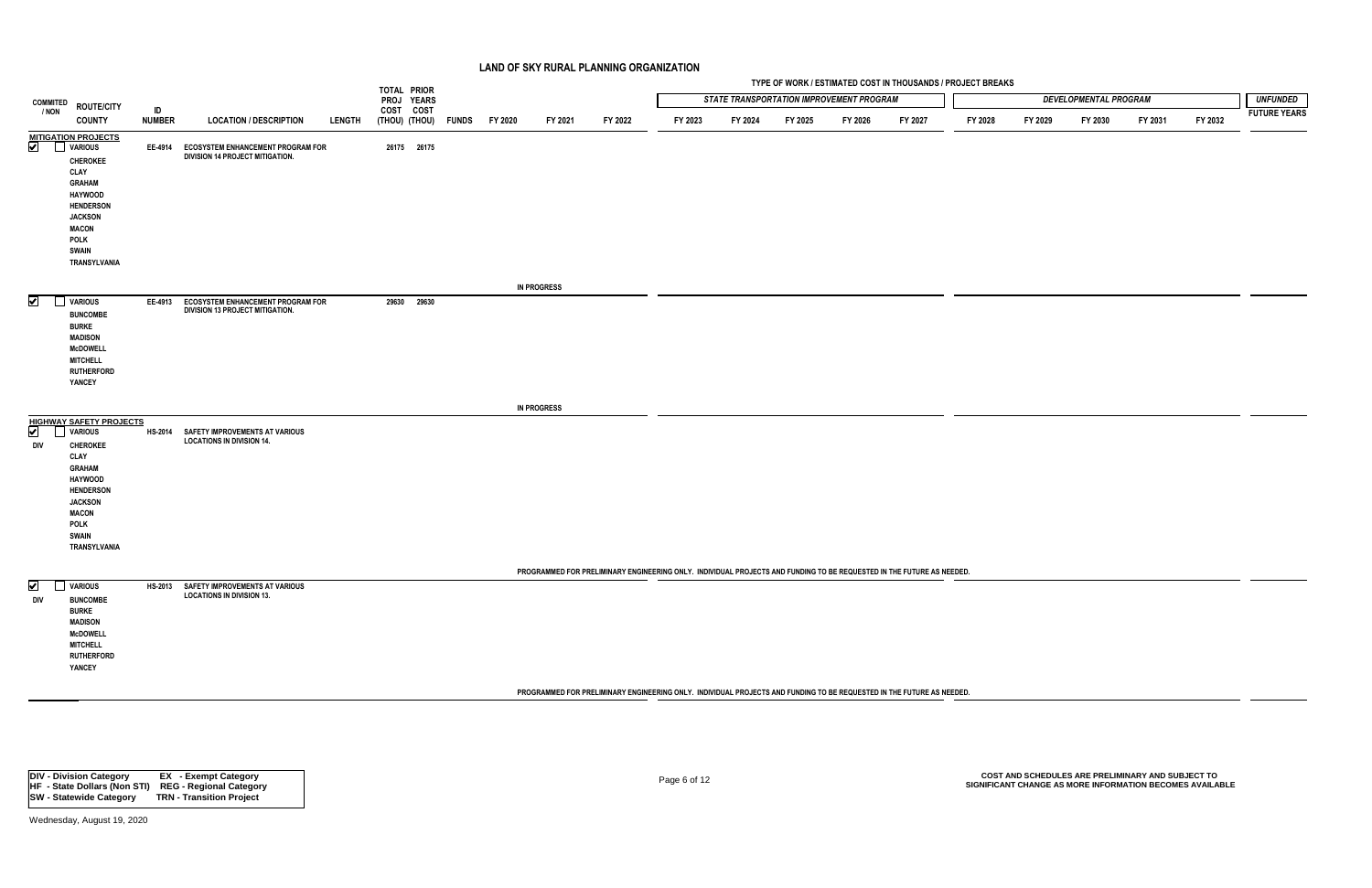| <b>COMMITED</b><br><b>ROUTE/CITY</b>                                                                                   |                     |                                                                           |               | <b>TOTAL PRIOR</b><br>PROJ YEARS                                                                                                                                                                                                                                                        |                                                                                       |                                           |                                                                                                                                                                                                                                                                                                                                                                                                                                                                                                                                                                                                                                                                                                                                                                                                                                                                                                                                                                                                                                                                                                                                                                                                                                                                                                                                                                                                                                                                                                                                                                          |         | <b>STATE TRANSPORTATION IMPROVEMENT PROGRAM</b> | TYPE OF WORK / ESTIMATED COST IN THOUSANDS / PROJECT BREAKS |         |         |         |         | <b>DEVELOPMENTAL PROGRAM</b> |         |         |  | <b>UNFUNDED</b>     |  |
|------------------------------------------------------------------------------------------------------------------------|---------------------|---------------------------------------------------------------------------|---------------|-----------------------------------------------------------------------------------------------------------------------------------------------------------------------------------------------------------------------------------------------------------------------------------------|---------------------------------------------------------------------------------------|-------------------------------------------|--------------------------------------------------------------------------------------------------------------------------------------------------------------------------------------------------------------------------------------------------------------------------------------------------------------------------------------------------------------------------------------------------------------------------------------------------------------------------------------------------------------------------------------------------------------------------------------------------------------------------------------------------------------------------------------------------------------------------------------------------------------------------------------------------------------------------------------------------------------------------------------------------------------------------------------------------------------------------------------------------------------------------------------------------------------------------------------------------------------------------------------------------------------------------------------------------------------------------------------------------------------------------------------------------------------------------------------------------------------------------------------------------------------------------------------------------------------------------------------------------------------------------------------------------------------------------|---------|-------------------------------------------------|-------------------------------------------------------------|---------|---------|---------|---------|------------------------------|---------|---------|--|---------------------|--|
| / NON<br><b>COUNTY</b>                                                                                                 | ID<br><b>NUMBER</b> | <b>LOCATION / DESCRIPTION</b>                                             | <b>LENGTH</b> | COST COST<br>(THOU) (THOU) FUNDS                                                                                                                                                                                                                                                        | FY 2020                                                                               | FY 2021                                   | FY 2022                                                                                                                                                                                                                                                                                                                                                                                                                                                                                                                                                                                                                                                                                                                                                                                                                                                                                                                                                                                                                                                                                                                                                                                                                                                                                                                                                                                                                                                                                                                                                                  | FY 2023 | FY 2024                                         | FY 2025                                                     | FY 2026 | FY 2027 | FY 2028 | FY 2029 | FY 2030                      | FY 2031 | FY 2032 |  | <b>FUTURE YEARS</b> |  |
| <b>HIGHWAY SAFETY PROJECTS</b><br>✔<br><b>VARIOUS</b>                                                                  | W-5713              | <b>SAFETY IMPROVEMENTS AT VARIOUS</b><br><b>LOCATIONS IN DIVISION 13.</b> |               | 6567<br><b>HSIP</b><br>7267<br><b>HSIP</b><br>- C<br><b>HSIP</b><br><b>HSIP</b><br>C.<br><b>HSIP</b><br><b>HSIP</b><br>- C                                                                                                                                                              | 30 DIV<br>180 DIV<br>30 RE<br>180 RE<br>40 SW<br><b>240 SW</b>                        |                                           |                                                                                                                                                                                                                                                                                                                                                                                                                                                                                                                                                                                                                                                                                                                                                                                                                                                                                                                                                                                                                                                                                                                                                                                                                                                                                                                                                                                                                                                                                                                                                                          |         |                                                 |                                                             |         |         |         |         |                              |         |         |  |                     |  |
| <b>BUNCOMBE</b><br><b>BURKE</b><br><b>MADISON</b><br><b>McDOWELL</b><br><b>MITCHELL</b><br><b>RUTHERFORD</b><br>YANCEY |                     |                                                                           |               | ALTERNATE CRITERIA<br><b>ALTERNATE CRITERIA</b><br>ALTERNATE CRITERIA SW SW                                                                                                                                                                                                             | div div<br><b>REG REG</b>                                                             |                                           | SAFETY IMPROVEMENTS AT VARIOUS LOCATIONS.<br>SAFETY IMPROVEMENTS AT VARIOUS LOCATIONS.<br>SAFETY IMPROVEMENTS AT VARIOUS LOCATIONS.                                                                                                                                                                                                                                                                                                                                                                                                                                                                                                                                                                                                                                                                                                                                                                                                                                                                                                                                                                                                                                                                                                                                                                                                                                                                                                                                                                                                                                      |         |                                                 |                                                             |         |         |         |         |                              |         |         |  |                     |  |
|                                                                                                                        |                     |                                                                           |               |                                                                                                                                                                                                                                                                                         |                                                                                       | <b>IN PROGRESS</b>                        |                                                                                                                                                                                                                                                                                                                                                                                                                                                                                                                                                                                                                                                                                                                                                                                                                                                                                                                                                                                                                                                                                                                                                                                                                                                                                                                                                                                                                                                                                                                                                                          |         |                                                 |                                                             |         |         |         |         |                              |         |         |  |                     |  |
| ✔<br><b>VARIOUS</b>                                                                                                    | W-5813              | <b>SAFETY IMPROVEMENTS AT VARIOUS</b><br><b>LOCATIONS IN DIVISION 13.</b> |               | <b>HSIP</b><br>3481<br><b>HSIP</b><br><b>HSIP</b><br><b>HSIP</b><br><b>HSIP</b><br><b>HSIP</b><br><b>HSIP</b><br><b>HSIP</b><br><b>HSIP</b><br><b>HSIP</b>                                                                                                                              |                                                                                       | 74 I A<br>96 D<br>115 $E$<br>70 F<br>92 G | 501 J<br>- CI<br>1504 <sub>B</sub><br><b>C</b><br>95 C<br>- C<br>474 H<br>- CI<br>460    <br>I CI                                                                                                                                                                                                                                                                                                                                                                                                                                                                                                                                                                                                                                                                                                                                                                                                                                                                                                                                                                                                                                                                                                                                                                                                                                                                                                                                                                                                                                                                        |         |                                                 |                                                             |         |         |         |         |                              |         |         |  |                     |  |
| <b>BUNCOMBE</b><br><b>BURKE</b><br><b>MADISON</b><br><b>McDOWELL</b><br><b>MITCHELL</b><br><b>RUTHERFORD</b><br>YANCEY |                     |                                                                           |               | <b>ALTERNATE CRITERIA</b><br><b>ALTERNATE CRITERIA</b><br>ALTERNATE CRITERIA<br><b>ALTERNATE CRITERIA</b><br><b>ALTERNATE CRITERIA</b><br><b>ALTERNATE CRITERIA</b><br><b>ALTERNATE CRITERIA</b><br><b>ALTERNATE CRITERIA</b><br><b>ALTERNATE CRITERIA</b><br><b>ALTERNATE CRITERIA</b> | REG A<br>DIV B<br>DIV C<br>REG D<br>REG E<br>REG F<br>REG G<br>REG H<br>DIV I<br>SW J |                                           | US 25 (MCDOWELL STREET) AT DOCTOR'S DRIVE/ASHEVILLE HIGH SCHOOL ENTRANCE. INSTALL PEDESTRIAN SIGNALS, HIGH VISIBILITY CROSSWALKS, AND CURB RAMPS.<br>VARIOUS SR LOCATIONS. INSTALL LONG LIFE PAVEMENT MARKINGS.<br>SR 1332 (N. LOUISIANA AVENUE) AT SR 1338 (EMMA ROAD). INSTALL PEDESTRIAN SIGNAL PHASING, HIGH VISIBILITY CROSSWALKS, SIDEWALK AND CURB RAMPS.<br>(1) US 25 AT ALL SOULS CRESCENT, (2) US 25 AT US 25 ALT (LODGE STREET). INSTALL CURB RAMPS, SIDEWALK, AND SIGNAL UPGRADES<br>US 19-23-74 ALT (PATTON AVENUE) AT US 19-23 BUS (HAYWOOD ROAD)/SR 1319 (JOHNSTON ROAD). INSTALL PEDESTRIAN SIGNAL PHASING, HIGH VISIBILITY CROSSWALKS AND CURB RAMPS.<br>US 19-23-74 ALT (SMOKEY PARK HIGHWAY) AT OLD HAYWOOD ROAD. INSTALL PEDESTRIAN SIGNAL PHASING, HGIH VISIBILITY CROSSWALKS, AND CURB RAMPS.<br>(1) US 70 (TUNNEL ROAD) AT OLD CHUNNS COVE ROAD, (2) US 74 ALT (S. TUNNEL ROAD) AT MAIN MALL ENTRANCE (EAST LEG), (3) US 74ALT (S. TUNNEL ROAD) AT LOWER MALL ENTRANCE. INSTALL<br>CURB RAMPS, SIDEWALK, AND SIGNAL UPGRADES.<br>NC 197 FROM SR 1338 TO THE MITCHELL COUNTY LINE. NEAR GREEN MOUNTAIN. INSTALL SHOULDER GUARDRAIL<br>SR 2806 (GARREN CREEK ROAD) FROM SR 2815 TO SR 2786, NEAR FAIRVIEW. INSTALL SHOULDER GUARDRAIL.<br>(1) US 221 IN RUTHERFORD COUNTY FROM US 64 TO THE MCDOWELL COUNTY LINE. (2) US 221 IN MCDOWELL COUNTY ROM THE RUTHERFOD COUNTY LINE TO 1-40. INSTALL SINUSIODAL CENTERLINE<br>RUMBLESTRIPES WITH LONG-LIFE PAVEMENT MARKINGS.<br>INDIVIDUAL PROJECTS AND FUNDING TO BE REQUESTED IN THE FUTURE AS NEEDED. |         |                                                 |                                                             |         |         |         |         |                              |         |         |  |                     |  |

| × |    |   |
|---|----|---|
|   | ۰. | i |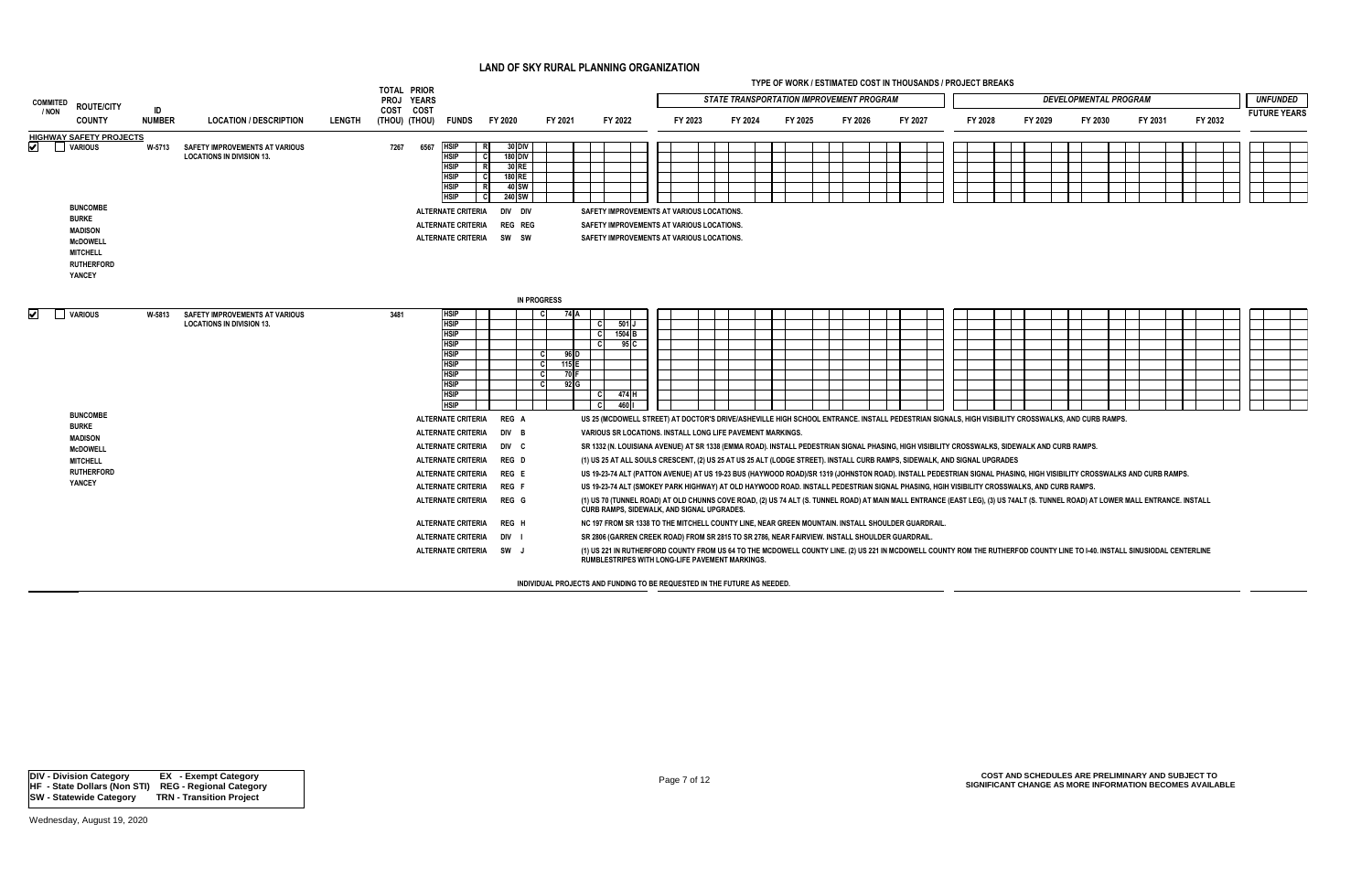|                                                |                                                                                                                                                                                          |                     |                                                                                                            |               | TOTAL PRIOR |           |                                                                                                                                                                                       |                                                                                                                                               |                                                       |         |  |                                                                                                                                     |         | TYPE OF WORK / ESTIMATED COST IN THOUSANDS / PROJECT BREAKS                                                            |         |         |  |         |         |                              |         |         |                     |
|------------------------------------------------|------------------------------------------------------------------------------------------------------------------------------------------------------------------------------------------|---------------------|------------------------------------------------------------------------------------------------------------|---------------|-------------|-----------|---------------------------------------------------------------------------------------------------------------------------------------------------------------------------------------|-----------------------------------------------------------------------------------------------------------------------------------------------|-------------------------------------------------------|---------|--|-------------------------------------------------------------------------------------------------------------------------------------|---------|------------------------------------------------------------------------------------------------------------------------|---------|---------|--|---------|---------|------------------------------|---------|---------|---------------------|
| <b>COMMITED</b>                                | <b>ROUTE/CITY</b>                                                                                                                                                                        |                     |                                                                                                            |               | PROJ YEARS  |           |                                                                                                                                                                                       |                                                                                                                                               |                                                       |         |  |                                                                                                                                     |         | <b>STATE TRANSPORTATION IMPROVEMENT PROGRAM</b>                                                                        |         |         |  |         |         | <b>DEVELOPMENTAL PROGRAM</b> |         |         | <b>UNFUNDED</b>     |
| / NON                                          | <b>COUNTY</b>                                                                                                                                                                            | ID<br><b>NUMBER</b> | <b>LOCATION / DESCRIPTION</b>                                                                              | <b>LENGTH</b> | COST COST   |           | (THOU) (THOU) FUNDS                                                                                                                                                                   | FY 2020                                                                                                                                       | FY 2021                                               | FY 2022 |  | FY 2023                                                                                                                             | FY 2024 | FY 2025                                                                                                                | FY 2026 | FY 2027 |  | FY 2028 | FY 2029 | FY 2030                      | FY 2031 | FY 2032 | <b>FUTURE YEARS</b> |
| $\boxed{\blacktriangledown}$<br><b>VARIOUS</b> | <b>HIGHWAY SAFETY PROJECTS</b><br><b>CHEROKEE</b><br>CLAY<br>GRAHAM<br><b>HAYWOOD</b><br><b>HENDERSON</b><br><b>JACKSON</b><br><b>MACON</b><br><b>POLK</b>                               |                     | W-5714 SAFETY IMPROVEMENTS AT VARIOUS<br><b>LOCATIONS IN DIVISION 14.</b>                                  |               | 2199        |           | <b>HSIP</b><br>1499<br><b>HSIP</b><br><b>HSIP</b><br><b>HSIP</b><br><b>HSIP</b><br><b>HSIP</b><br><b>ALTERNATE CRITERIA</b><br><b>ALTERNATE CRITERIA</b><br><b>ALTERNATE CRITERIA</b> | $30$ DIV<br>R<br>- cl<br><b>180 DIV</b><br>30 RE<br>R<br>180 RE<br>- cl<br>R<br>40 SW<br>240 SW<br>- CI<br>div div<br><b>REG REG</b><br>SW SW |                                                       |         |  | SAFETY IMPROVEMENTS AT VARIOUS LOCATIONS.<br>SAFETY IMPROVEMENTS AT VARIOUS LOCATIONS.<br>SAFETY IMPROVEMENTS AT VARIOUS LOCATIONS. |         |                                                                                                                        |         |         |  |         |         |                              |         |         |                     |
| $\overline{\mathbf{v}}$<br><b>VARIOUS</b>      | <b>SWAIN</b><br>TRANSYLVANIA<br><b>CHEROKEE</b><br>CLAY<br><b>GRAHAM</b><br><b>HAYWOOD</b><br><b>HENDERSON</b><br><b>JACKSON</b><br><b>MACON</b><br>POLK<br><b>SWAIN</b><br>TRANSYLVANIA | W-5214              | DIVISION 14 RUMBLE STRIPS, GUARDRAIL,<br>SAFETY AND LIGHTING IMPROVEMENTS AT<br><b>SELECTED LOCATIONS.</b> |               |             | 6673 6673 |                                                                                                                                                                                       |                                                                                                                                               | <b>IN PROGRESS</b>                                    |         |  |                                                                                                                                     |         |                                                                                                                        |         |         |  |         |         |                              |         |         |                     |
| $\blacktriangledown$<br>$\mathbf{1}$           | <b>VARIOUS</b><br><b>BUNCOMBE</b><br><b>BURKE</b><br><b>MADISON</b><br><b>McDOWELL</b><br><b>MITCHELL</b><br><b>RUTHERFORD</b><br>YANCEY                                                 | W-5213              | DIVISION 13 RUMBLE STRIPS, GUARDRAIL,<br>SAFETY AND LIGHTING IMPROVEMENTS AT<br><b>SELECTED LOCATIONS.</b> |               | 5518        |           | 4768<br><b>HSIP</b><br><b>HSIP</b><br><b>ALTERNATE CRITERIA</b>                                                                                                                       | 50 DIV<br>R<br>700 DIV<br>- Cl<br>DIV DIV                                                                                                     | IN PROGRESS - DIVISION PURCHASE ORDER CONTRACT (DPOC) |         |  |                                                                                                                                     |         | DIVISION 13 RUMBLE STRIPS, GUARDRAIL, SAFETY AND LIGHTING IMPROVEMENTS AT SELECTED LOCATIONS IN THE DIVISION CATEGORY. |         |         |  |         |         |                              |         |         |                     |
|                                                |                                                                                                                                                                                          |                     |                                                                                                            |               |             |           |                                                                                                                                                                                       |                                                                                                                                               | DIVISION PURCHASE ORDER CONTRACT (DPOC) - IN PROGRESS |         |  |                                                                                                                                     |         |                                                                                                                        |         |         |  |         |         |                              |         |         |                     |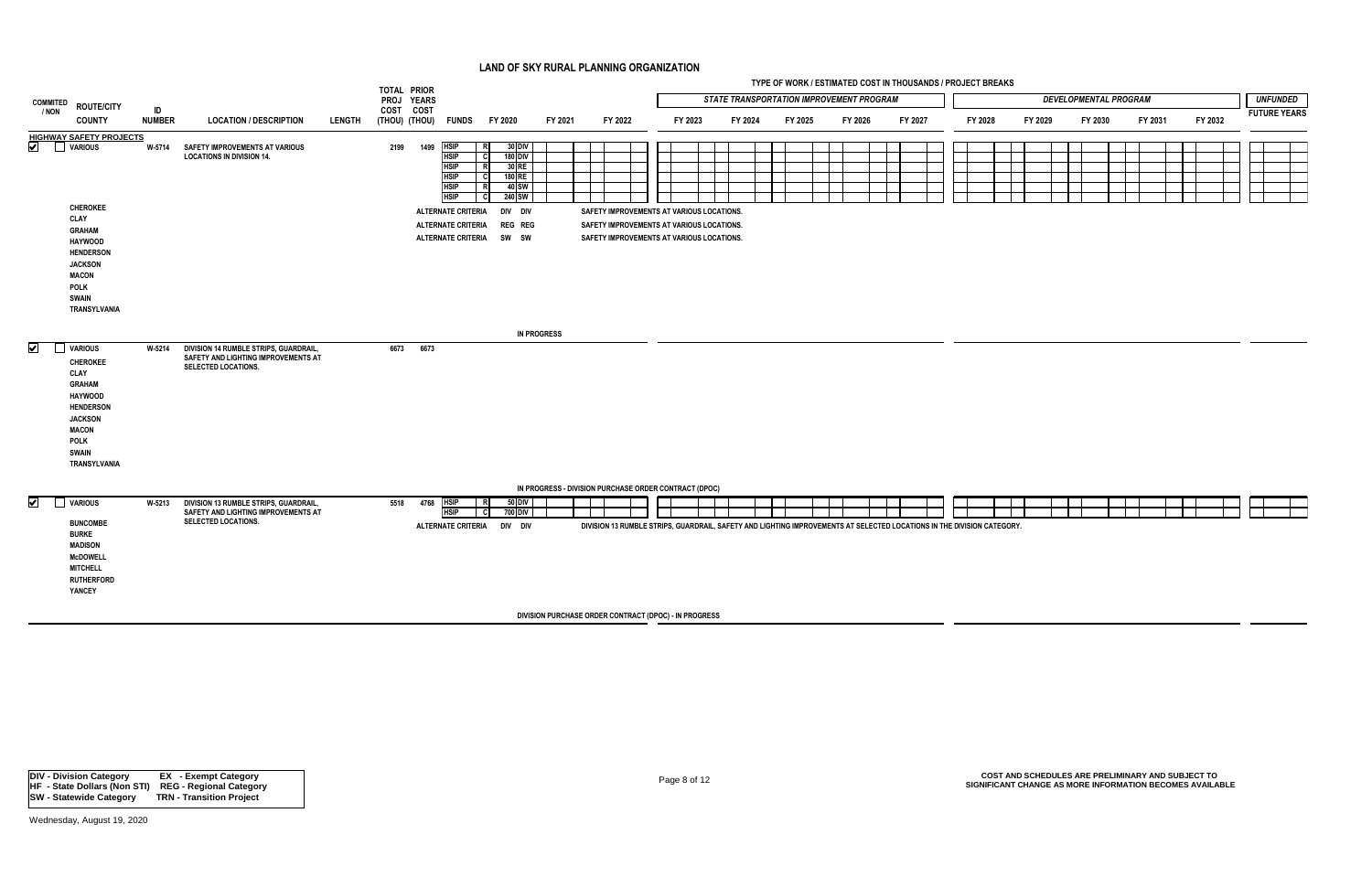|                                        |                                                                                                                                |               |                                                                                                                                                                                                                             |               | TOTAL PRIOR             |                                                                            |                                                                     |                    |                                                                                                                                                                                                                                                                                          |              |            |             | TYPE OF WORK / ESTIMATED COST IN THOUSANDS / PROJECT BREAKS |         |         |         |                                                   |                              |         |                                                          |                     |
|----------------------------------------|--------------------------------------------------------------------------------------------------------------------------------|---------------|-----------------------------------------------------------------------------------------------------------------------------------------------------------------------------------------------------------------------------|---------------|-------------------------|----------------------------------------------------------------------------|---------------------------------------------------------------------|--------------------|------------------------------------------------------------------------------------------------------------------------------------------------------------------------------------------------------------------------------------------------------------------------------------------|--------------|------------|-------------|-------------------------------------------------------------|---------|---------|---------|---------------------------------------------------|------------------------------|---------|----------------------------------------------------------|---------------------|
| <b>COMMITED</b>                        | <b>ROUTE/CITY</b>                                                                                                              | ID            |                                                                                                                                                                                                                             |               | PROJ YEARS<br>COST COST |                                                                            |                                                                     |                    |                                                                                                                                                                                                                                                                                          |              |            |             | <b>STATE TRANSPORTATION IMPROVEMENT PROGRAM</b>             |         |         |         |                                                   | <b>DEVELOPMENTAL PROGRAM</b> |         |                                                          | <b>UNFUNDED</b>     |
| / NON                                  | <b>COUNTY</b>                                                                                                                  | <b>NUMBER</b> | <b>LOCATION / DESCRIPTION</b>                                                                                                                                                                                               | <b>LENGTH</b> |                         | (THOU) (THOU) FUNDS                                                        | FY 2020                                                             | FY 2021            | FY 2022                                                                                                                                                                                                                                                                                  | FY 2023      |            | FY 2024     | FY 2025                                                     | FY 2026 | FY 2027 | FY 2028 | FY 2029                                           | FY 2030                      | FY 2031 | FY 2032                                                  | <b>FUTURE YEARS</b> |
| $\blacktriangledown$<br><b>VARIOUS</b> | <b>HIGHWAY SAFETY PROJECTS</b><br><b>CHEROKEE</b>                                                                              |               | W-5814 SAFETY IMPROVEMENTS AT VARIOUS<br><b>LOCATIONS IN DIVISION 14.</b>                                                                                                                                                   |               | 578                     | <b>HSIP</b><br><b>HSIP</b><br><b>HSIP</b><br>ALTERNATE CRITERIA REG A      | - CI<br>200 A                                                       |                    | C I<br>199 B<br>$\mathbf{C}$<br>179 C<br>CONSTRUCT LEFT TURN LANE 0.3 MILES SOUTH OF SR 1326 (BOB BOYD ROAD).                                                                                                                                                                            |              |            |             |                                                             |         |         |         |                                                   |                              |         |                                                          |                     |
|                                        | CLAY<br>GRAHAM<br><b>HAYWOOD</b><br><b>HENDERSON</b><br><b>JACKSON</b><br><b>MACON</b><br><b>POLK</b><br>SWAIN<br>TRANSYLVANIA |               |                                                                                                                                                                                                                             |               |                         | <b>ALTERNATE CRITERIA</b><br>ALTERNATE CRITERIA SW C                       | SW B                                                                |                    | US 74 WB FROM I-26 TO THE RUTHERFORD COUNTY LINE. UPGRADE +/- 27 END TERMINALS TO CURRENT STANDARDS.<br>US 74 EB FROM I-26 TO THE RUTHERFORD COUNTY LINE, UPGRADE +/- 27 END TERMINALS TO CURRENT STANDARDS.<br>INDIVIDUAL PROJECTS AND FUNDING TO BE REQUESTED IN THE FUTURE AS NEEDED. |              |            |             |                                                             |         |         |         |                                                   |                              |         |                                                          |                     |
|                                        | <b>CONGESTION MITIGATION PROJECTS</b>                                                                                          |               |                                                                                                                                                                                                                             |               |                         |                                                                            |                                                                     |                    |                                                                                                                                                                                                                                                                                          |              |            |             |                                                             |         |         |         |                                                   |                              |         |                                                          |                     |
| ⊻<br><b>VARIOUS</b><br>EX              | <b>HAYWOOD</b>                                                                                                                 | C-5612        | PROJECTS TO IMPROVE CONGESTION AND<br>AIR QUALITY IN THE LAND OF SKY RPO AND<br>SOUTHWESTERN RPO.                                                                                                                           |               | 197                     | CMAQ PE<br>162<br><b>CMAQ</b><br><b>CMAQ</b><br><b>CMAQ</b><br><b>CMAQ</b> | l PEI<br>R<br>$\mathbf R$<br>- cl<br>15<br>- CI<br>- ol<br>$\Omega$ |                    |                                                                                                                                                                                                                                                                                          |              |            |             |                                                             |         |         |         |                                                   |                              |         |                                                          |                     |
|                                        | SWAIN                                                                                                                          |               |                                                                                                                                                                                                                             |               |                         |                                                                            |                                                                     |                    |                                                                                                                                                                                                                                                                                          |              |            |             |                                                             |         |         |         |                                                   |                              |         |                                                          |                     |
| $\overline{\mathbf{v}}$<br>EX          | <b>VARIOUS</b><br><b>BUNCOMBE</b><br><b>HAYWOOD</b><br><b>MADISON</b><br>TRANSYLVANIA                                          | C-5564        | LAND OF SKY RPO TO WORK WITH<br>REGIONAL CLEAN AIR CAMPAIGN AND<br>CLEAN VEHICLE COALITION TO IMPLEMENT<br>AN EDUCATIONAL AND OUTREACH<br>PROGRAM IN COMMUNITIES ADJACENT TO<br><b>GREAT SMOKY MOUNTAINS NATIONAL PARK.</b> |               | 167                     | 167                                                                        |                                                                     |                    |                                                                                                                                                                                                                                                                                          |              |            |             |                                                             |         |         |         |                                                   |                              |         |                                                          |                     |
| $\vert\bm{\mathsf{v}}\vert$<br>EX      | <b>GREAT SMOKY</b><br><b>MOUNTAINS</b><br><b>NATIONAL PARK</b><br>(GSMNP)<br><b>HAYWOOD</b><br><b>SWAIN</b>                    | C-5202        | <b>TRANSPORTATION CHOICES. INCREASE</b><br><b>EDUCATION EFFORTS THAT INFORM</b><br>VISITORS ABOUT THE ROLE THEIR<br><b>TRANSPORTATION CHOICES HAVE IN</b><br>RELATION TO AIR POLLUTION ISSUES IN<br>GSMNP.                  |               | 270                     | 270                                                                        |                                                                     | <b>IN PROGRESS</b> |                                                                                                                                                                                                                                                                                          |              |            |             |                                                             |         |         |         |                                                   |                              |         |                                                          |                     |
|                                        |                                                                                                                                |               |                                                                                                                                                                                                                             |               |                         |                                                                            |                                                                     | <b>IN PROGRESS</b> |                                                                                                                                                                                                                                                                                          |              |            |             |                                                             |         |         |         |                                                   |                              |         |                                                          |                     |
| DIV                                    | BICYCLE AND PEDESTRIAN PROJECTS<br>BREVARD ER-5858<br>TRANSYLVANIA                                                             | B150537       | EB-5858 CONSTRUCT BIKE/PEDESTRIAN BRIDGE<br>FROM CITY OF BREVARD EXISTING SHARED<br>USE PATH ACROSS DAVIDSON RIVER.                                                                                                         |               | 770                     | <b>TA5200</b><br>160<br><b>TA5200</b><br>TA5200                            |                                                                     |                    | PE<br>144<br>PE<br>36                                                                                                                                                                                                                                                                    | R.<br>-R.    | -CI<br>-cl | 336 l<br>84 |                                                             |         |         |         |                                                   |                              |         |                                                          |                     |
|                                        | <b>DIV - Division Category</b><br>HF - State Dollars (Non STI)<br><b>SW - Statewide Category</b>                               |               | <b>EX</b> - Exempt Category<br><b>REG - Regional Category</b><br><b>TRN - Transition Project</b>                                                                                                                            |               |                         |                                                                            |                                                                     |                    |                                                                                                                                                                                                                                                                                          | Page 9 of 12 |            |             |                                                             |         |         |         | COST AND SCHEDULES ARE PRELIMINARY AND SUBJECT TO |                              |         | SIGNIFICANT CHANGE AS MORE INFORMATION BECOMES AVAILABLE |                     |

| × |         |
|---|---------|
| í | i<br>۰. |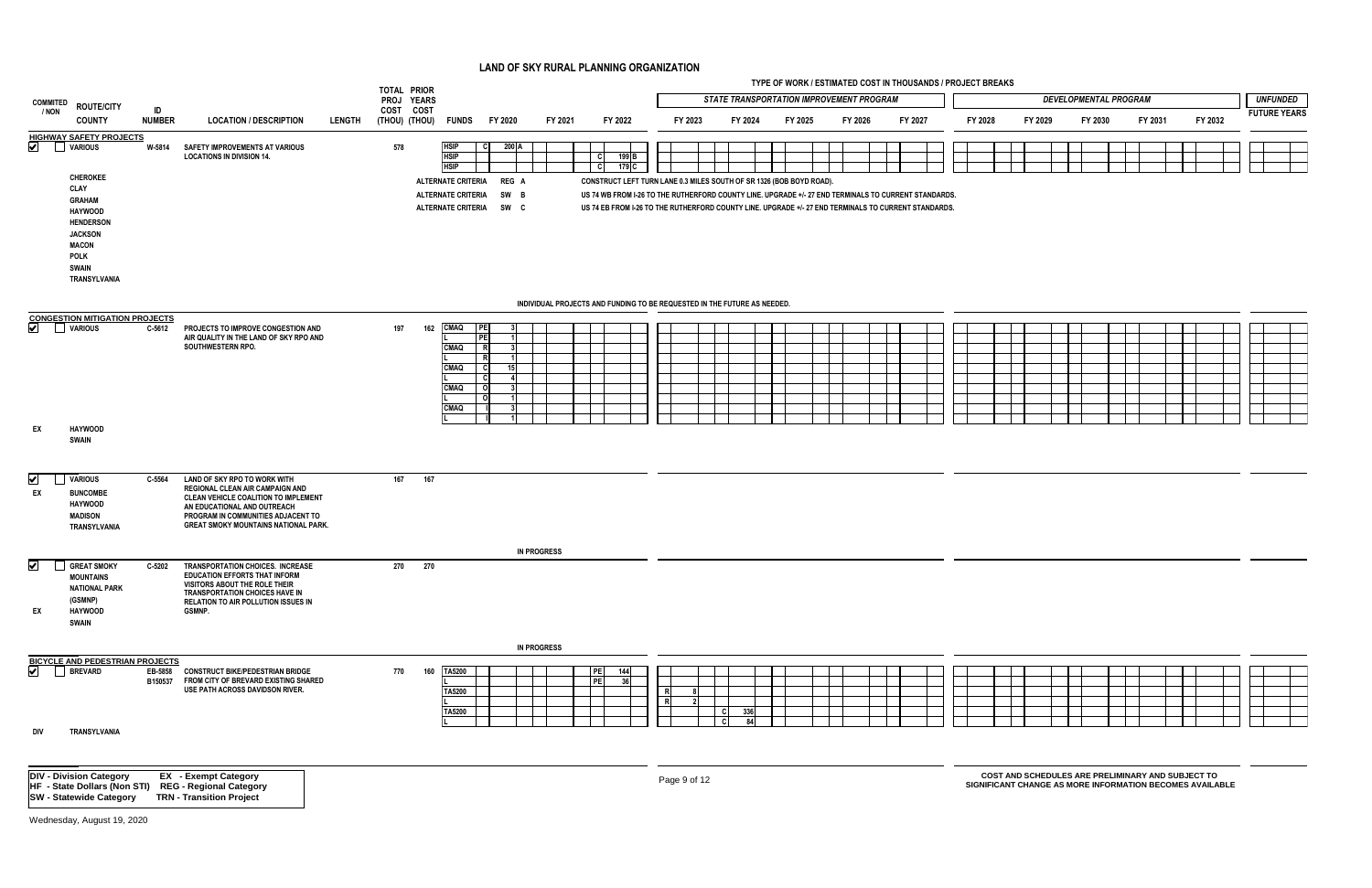|                              |                                                    |                     |                                                                                           |               | TOTAL PRIOR                 |          |           |         |                                                                                                                       |         |         | TYPE OF WORK / ESTIMATED COST IN THOUSANDS / PROJECT BREAKS |         |         |         |         |                              |         |         |                     |
|------------------------------|----------------------------------------------------|---------------------|-------------------------------------------------------------------------------------------|---------------|-----------------------------|----------|-----------|---------|-----------------------------------------------------------------------------------------------------------------------|---------|---------|-------------------------------------------------------------|---------|---------|---------|---------|------------------------------|---------|---------|---------------------|
| <b>COMMITED</b>              | <b>ROUTE/CITY</b>                                  |                     |                                                                                           |               | PROJ YEARS                  |          |           |         |                                                                                                                       |         |         | <b>STATE TRANSPORTATION IMPROVEMENT PROGRAM</b>             |         |         |         |         | <b>DEVELOPMENTAL PROGRAM</b> |         |         | <b>UNFUNDED</b>     |
| / NON                        |                                                    | ID<br><b>NUMBER</b> |                                                                                           |               | COST COST                   |          |           |         |                                                                                                                       |         |         |                                                             |         |         |         |         |                              |         | FY 2032 | <b>FUTURE YEARS</b> |
|                              | <b>COUNTY</b>                                      |                     | <b>LOCATION / DESCRIPTION</b>                                                             | <b>LENGTH</b> | (THOU) (THOU) FUNDS FY 2020 |          |           | FY 2021 | FY 2022                                                                                                               | FY 2023 | FY 2024 | FY 2025                                                     | FY 2026 | FY 2027 | FY 2028 | FY 2029 | FY 2030                      | FY 2031 |         |                     |
|                              | <b>BICYCLE AND PEDESTRIAN PROJECTS</b><br>MARSHALL |                     |                                                                                           |               |                             | TALT5 PE | 36        |         |                                                                                                                       |         |         |                                                             |         |         |         |         |                              |         |         |                     |
| ⊻                            |                                                    | B150857             | EB-5918 US 25/70, SR 1601 (DERINGER DRIVE) TO<br><b>BEGINNING OF INGLE'S PARKING LOT.</b> |               | 195                         |          | <b>PE</b> |         |                                                                                                                       |         |         |                                                             |         |         |         |         |                              |         |         |                     |
|                              |                                                    |                     | <b>CONSTRUCT SIDEWALKS, INSTALL</b>                                                       |               |                             | TALT5    |           |         | $\overline{c}$<br>120                                                                                                 |         |         |                                                             |         |         |         |         |                              |         |         |                     |
|                              |                                                    |                     | CROSSWALKS, ADA RAMPS, PEDESTRIAN<br>SIGNAL AND PEDESTRIAN REFUGE.                        |               |                             |          |           |         | l cl<br>30                                                                                                            |         |         |                                                             |         |         |         |         |                              |         |         |                     |
| DIV                          | <b>MADISON</b>                                     |                     |                                                                                           |               |                             |          |           |         |                                                                                                                       |         |         |                                                             |         |         |         |         |                              |         |         |                     |
|                              |                                                    |                     |                                                                                           |               |                             |          |           |         |                                                                                                                       |         |         |                                                             |         |         |         |         |                              |         |         |                     |
|                              |                                                    |                     |                                                                                           |               |                             |          |           |         |                                                                                                                       |         |         |                                                             |         |         |         |         |                              |         |         |                     |
| $\boxed{\blacktriangledown}$ | <b>PASSENGER RAIL PROJECTS</b><br><b>VARIOUS</b>   |                     | RC-2014 TRAFFIC SEPARATION STUDY                                                          |               |                             |          |           |         |                                                                                                                       |         |         |                                                             |         |         |         |         |                              |         |         |                     |
| div                          | <b>CHEROKEE</b>                                    |                     | <b>IMPLEMENTATION AND CLOSURES IN</b>                                                     |               |                             |          |           |         |                                                                                                                       |         |         |                                                             |         |         |         |         |                              |         |         |                     |
|                              | CLAY                                               |                     | <b>DIVISION 14.</b>                                                                       |               |                             |          |           |         |                                                                                                                       |         |         |                                                             |         |         |         |         |                              |         |         |                     |
|                              | <b>GRAHAM</b>                                      |                     |                                                                                           |               |                             |          |           |         |                                                                                                                       |         |         |                                                             |         |         |         |         |                              |         |         |                     |
|                              | <b>HAYWOOD</b>                                     |                     |                                                                                           |               |                             |          |           |         |                                                                                                                       |         |         |                                                             |         |         |         |         |                              |         |         |                     |
|                              | <b>HENDERSON</b>                                   |                     |                                                                                           |               |                             |          |           |         |                                                                                                                       |         |         |                                                             |         |         |         |         |                              |         |         |                     |
|                              | <b>JACKSON</b>                                     |                     |                                                                                           |               |                             |          |           |         |                                                                                                                       |         |         |                                                             |         |         |         |         |                              |         |         |                     |
|                              | <b>MACON</b><br><b>POLK</b>                        |                     |                                                                                           |               |                             |          |           |         |                                                                                                                       |         |         |                                                             |         |         |         |         |                              |         |         |                     |
|                              | <b>SWAIN</b>                                       |                     |                                                                                           |               |                             |          |           |         |                                                                                                                       |         |         |                                                             |         |         |         |         |                              |         |         |                     |
|                              | TRANSYLVANIA                                       |                     |                                                                                           |               |                             |          |           |         |                                                                                                                       |         |         |                                                             |         |         |         |         |                              |         |         |                     |
|                              |                                                    |                     |                                                                                           |               |                             |          |           |         |                                                                                                                       |         |         |                                                             |         |         |         |         |                              |         |         |                     |
|                              |                                                    |                     |                                                                                           |               |                             |          |           |         | PROGRAMMED FOR PRELIMINARY ENGINEERING ONLY. INDIVIDUAL PROJECTS AND FUNDING TO BE REQUESTED IN THE FUTURE AS NEEDED. |         |         |                                                             |         |         |         |         |                              |         |         |                     |
| $\blacktriangleright$        | <b>VARIOUS</b>                                     | <b>RC-2013</b>      | <b>TRAFFIC SEPARATION STUDY</b><br><b>IMPLEMENTATION AND CLOSURES IN</b>                  |               |                             |          |           |         |                                                                                                                       |         |         |                                                             |         |         |         |         |                              |         |         |                     |
| DIV                          | <b>BUNCOMBE</b>                                    |                     | <b>DIVISION 13.</b>                                                                       |               |                             |          |           |         |                                                                                                                       |         |         |                                                             |         |         |         |         |                              |         |         |                     |
|                              | <b>BURKE</b>                                       |                     |                                                                                           |               |                             |          |           |         |                                                                                                                       |         |         |                                                             |         |         |         |         |                              |         |         |                     |
|                              | <b>MADISON</b><br><b>McDOWELL</b>                  |                     |                                                                                           |               |                             |          |           |         |                                                                                                                       |         |         |                                                             |         |         |         |         |                              |         |         |                     |
|                              | <b>MITCHELL</b>                                    |                     |                                                                                           |               |                             |          |           |         |                                                                                                                       |         |         |                                                             |         |         |         |         |                              |         |         |                     |
|                              | <b>RUTHERFORD</b>                                  |                     |                                                                                           |               |                             |          |           |         |                                                                                                                       |         |         |                                                             |         |         |         |         |                              |         |         |                     |
|                              | YANCEY                                             |                     |                                                                                           |               |                             |          |           |         |                                                                                                                       |         |         |                                                             |         |         |         |         |                              |         |         |                     |
|                              |                                                    |                     |                                                                                           |               |                             |          |           |         | PROGRAMMED FOR PRELIMINARY ENGINEERING ONLY. INDIVIDUAL PROJECTS AND FUNDING TO BE REQUESTED IN THE FUTURE AS NEEDED. |         |         |                                                             |         |         |         |         |                              |         |         |                     |
| $\overline{\mathbf{v}}$      | <b>VARIOUS</b>                                     |                     | RX-2014 HIGHWAY-RAIL GRADE CROSSING SAFETY                                                |               |                             |          |           |         |                                                                                                                       |         |         |                                                             |         |         |         |         |                              |         |         |                     |
| DIV                          | <b>CHEROKEE</b>                                    |                     | <b>IMPROVEMENTS IN DIVISION 14.</b>                                                       |               |                             |          |           |         |                                                                                                                       |         |         |                                                             |         |         |         |         |                              |         |         |                     |
|                              | CLAY                                               |                     |                                                                                           |               |                             |          |           |         |                                                                                                                       |         |         |                                                             |         |         |         |         |                              |         |         |                     |
|                              | <b>GRAHAM</b>                                      |                     |                                                                                           |               |                             |          |           |         |                                                                                                                       |         |         |                                                             |         |         |         |         |                              |         |         |                     |
|                              | <b>HAYWOOD</b>                                     |                     |                                                                                           |               |                             |          |           |         |                                                                                                                       |         |         |                                                             |         |         |         |         |                              |         |         |                     |
|                              | <b>HENDERSON</b>                                   |                     |                                                                                           |               |                             |          |           |         |                                                                                                                       |         |         |                                                             |         |         |         |         |                              |         |         |                     |
|                              | <b>JACKSON</b>                                     |                     |                                                                                           |               |                             |          |           |         |                                                                                                                       |         |         |                                                             |         |         |         |         |                              |         |         |                     |
|                              | <b>MACON</b>                                       |                     |                                                                                           |               |                             |          |           |         |                                                                                                                       |         |         |                                                             |         |         |         |         |                              |         |         |                     |
|                              | <b>POLK</b>                                        |                     |                                                                                           |               |                             |          |           |         |                                                                                                                       |         |         |                                                             |         |         |         |         |                              |         |         |                     |
|                              | <b>SWAIN</b><br>TRANSYLVANIA                       |                     |                                                                                           |               |                             |          |           |         |                                                                                                                       |         |         |                                                             |         |         |         |         |                              |         |         |                     |
|                              |                                                    |                     |                                                                                           |               |                             |          |           |         |                                                                                                                       |         |         |                                                             |         |         |         |         |                              |         |         |                     |

**PROGRAMMED FOR PRELIMINARY ENGINEERING ONLY. INDIVIDUAL PROJECTS AND FUNDING TO BE REQUESTED IN THE FUTURE AS NEEDED.**

Page 10 of 12 **COST AND SCHEDULES ARE PRELIMINARY AND SUBJECT TO SIGNIFICANT CHANGE AS MORE INFORMATION BECOMES AVAILABLE**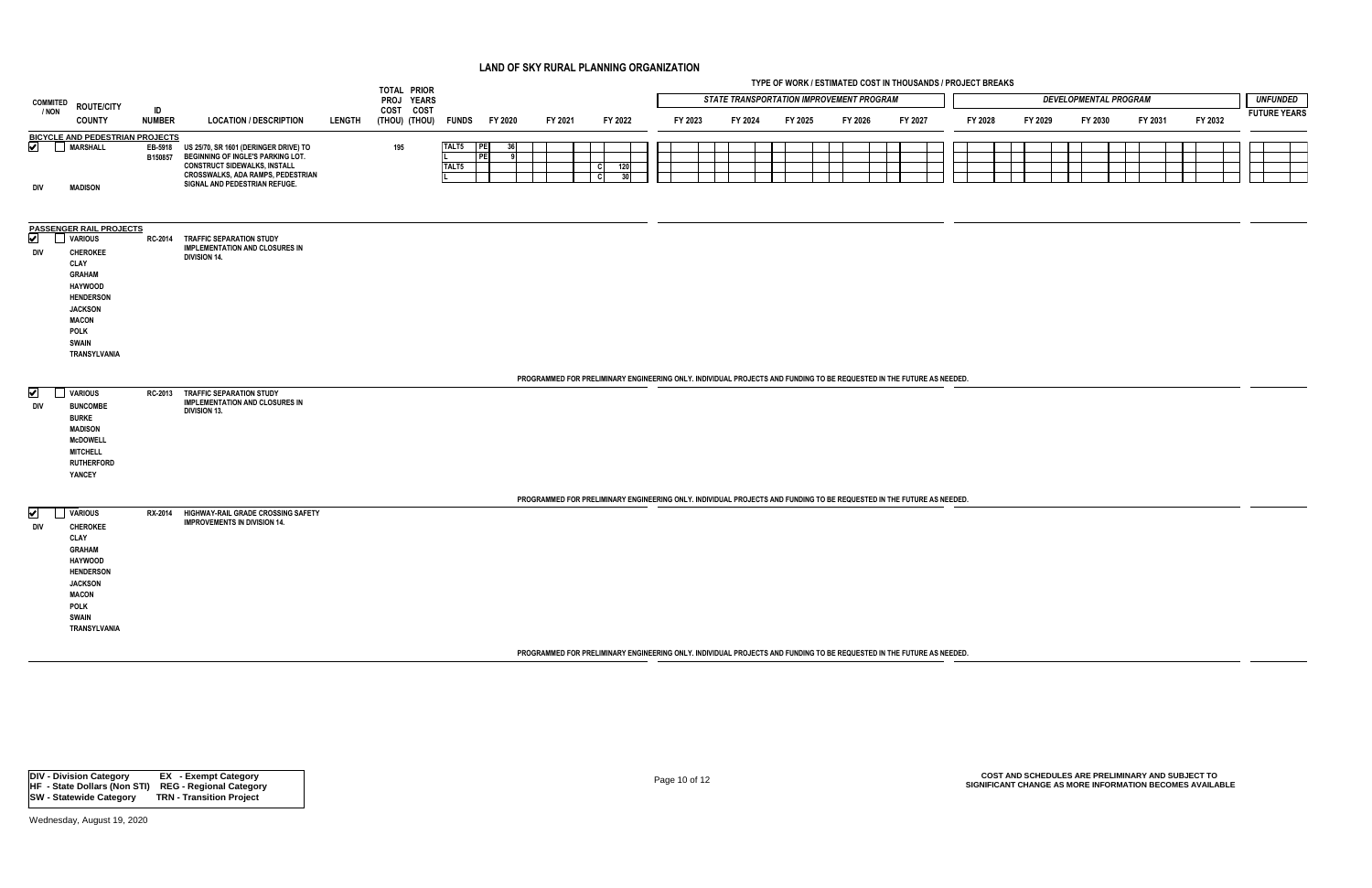|                             |                                                                                                                                                                                          |                     |                                                                                                 |               | TOTAL PRIOR                      |         |         |         |                                                                                                                       |         |         |                                                 | TYPE OF WORK / ESTIMATED COST IN THOUSANDS / PROJECT BREAKS |         |         |                              |         |         |                     |
|-----------------------------|------------------------------------------------------------------------------------------------------------------------------------------------------------------------------------------|---------------------|-------------------------------------------------------------------------------------------------|---------------|----------------------------------|---------|---------|---------|-----------------------------------------------------------------------------------------------------------------------|---------|---------|-------------------------------------------------|-------------------------------------------------------------|---------|---------|------------------------------|---------|---------|---------------------|
| <b>COMMITED</b>             |                                                                                                                                                                                          |                     |                                                                                                 |               | PROJ YEARS                       |         |         |         |                                                                                                                       |         |         | <b>STATE TRANSPORTATION IMPROVEMENT PROGRAM</b> |                                                             |         |         | <b>DEVELOPMENTAL PROGRAM</b> |         |         | <b>UNFUNDED</b>     |
| / NON                       | <b>ROUTE/CITY</b><br><b>COUNTY</b>                                                                                                                                                       | ID<br><b>NUMBER</b> | <b>LOCATION / DESCRIPTION</b>                                                                   | <b>LENGTH</b> | COST COST<br>(THOU) (THOU) FUNDS | FY 2020 | FY 2021 | FY 2022 | FY 2023                                                                                                               | FY 2024 | FY 2025 | FY 2026                                         | FY 2027                                                     | FY 2028 | FY 2029 | FY 2030                      | FY 2031 | FY 2032 | <b>FUTURE YEARS</b> |
| $\blacktriangledown$<br>DIV | <b>PASSENGER RAIL PROJECTS</b><br><b>VARIOUS</b><br><b>BUNCOMBE</b><br><b>BURKE</b>                                                                                                      |                     | RX-2013 HIGHWAY-RAIL GRADE CROSSING SAFETY<br><b>IMPROVEMENTS IN DIVISION 13.</b>               |               |                                  |         |         |         |                                                                                                                       |         |         |                                                 |                                                             |         |         |                              |         |         |                     |
|                             | <b>MADISON</b><br><b>McDOWELL</b><br><b>MITCHELL</b><br><b>RUTHERFORD</b><br>YANCEY                                                                                                      |                     |                                                                                                 |               |                                  |         |         |         |                                                                                                                       |         |         |                                                 |                                                             |         |         |                              |         |         |                     |
|                             |                                                                                                                                                                                          |                     |                                                                                                 |               |                                  |         |         |         | PROGRAMMED FOR PRELIMINARY ENGINEERING ONLY. INDIVIDUAL PROJECTS AND FUNDING TO BE REQUESTED IN THE FUTURE AS NEEDED. |         |         |                                                 |                                                             |         |         |                              |         |         |                     |
| ⊻<br>DIV                    | <b>VARIOUS</b><br><b>BUNCOMBE</b><br><b>BURKE</b><br><b>MADISON</b><br><b>McDOWELL</b><br><b>MITCHELL</b><br><b>RUTHERFORD</b><br>YANCEY                                                 | Y-5813              | <b>TRAFFIC SEPARATION STUDY</b><br><b>IMPLEMENTATION AND CLOSURES IN</b><br><b>DIVISION 13.</b> |               |                                  |         |         |         |                                                                                                                       |         |         |                                                 |                                                             |         |         |                              |         |         |                     |
| ✔<br>DIV                    | VARIOUS<br><b>CHEROKEE</b><br><b>CLAY</b><br><b>GRAHAM</b><br><b>HAYWOOD</b><br><b>HENDERSON</b><br><b>JACKSON</b><br><b>MACON</b><br><b>POLK</b><br><b>SWAIN</b><br>TRANSYLVANIA        | Y-5814              | <b>TRAFFIC SEPARATION STUDY</b><br><b>IMPLEMENTATION AND CLOSURES IN</b><br><b>DIVISION 14.</b> |               |                                  |         |         |         |                                                                                                                       |         |         |                                                 |                                                             |         |         |                              |         |         |                     |
| ✔<br>DIV                    | <b>VARIOUS</b><br><b>CHEROKEE</b><br><b>CLAY</b><br><b>GRAHAM</b><br><b>HAYWOOD</b><br><b>HENDERSON</b><br><b>JACKSON</b><br><b>MACON</b><br><b>POLK</b><br><b>SWAIN</b><br>TRANSYLVANIA | Z-5814              | HIGHWAY-RAIL GRADE CROSSING SAFETY<br><b>IMPROVEMENTS IN DIVISION 14.</b>                       |               |                                  |         |         |         |                                                                                                                       |         |         |                                                 |                                                             |         |         |                              |         |         |                     |

Page 11 of 12 **COST AND SCHEDULES ARE PRELIMINARY AND SUBJECT TO SIGNIFICANT CHANGE AS MORE INFORMATION BECOMES AVAILABLE**